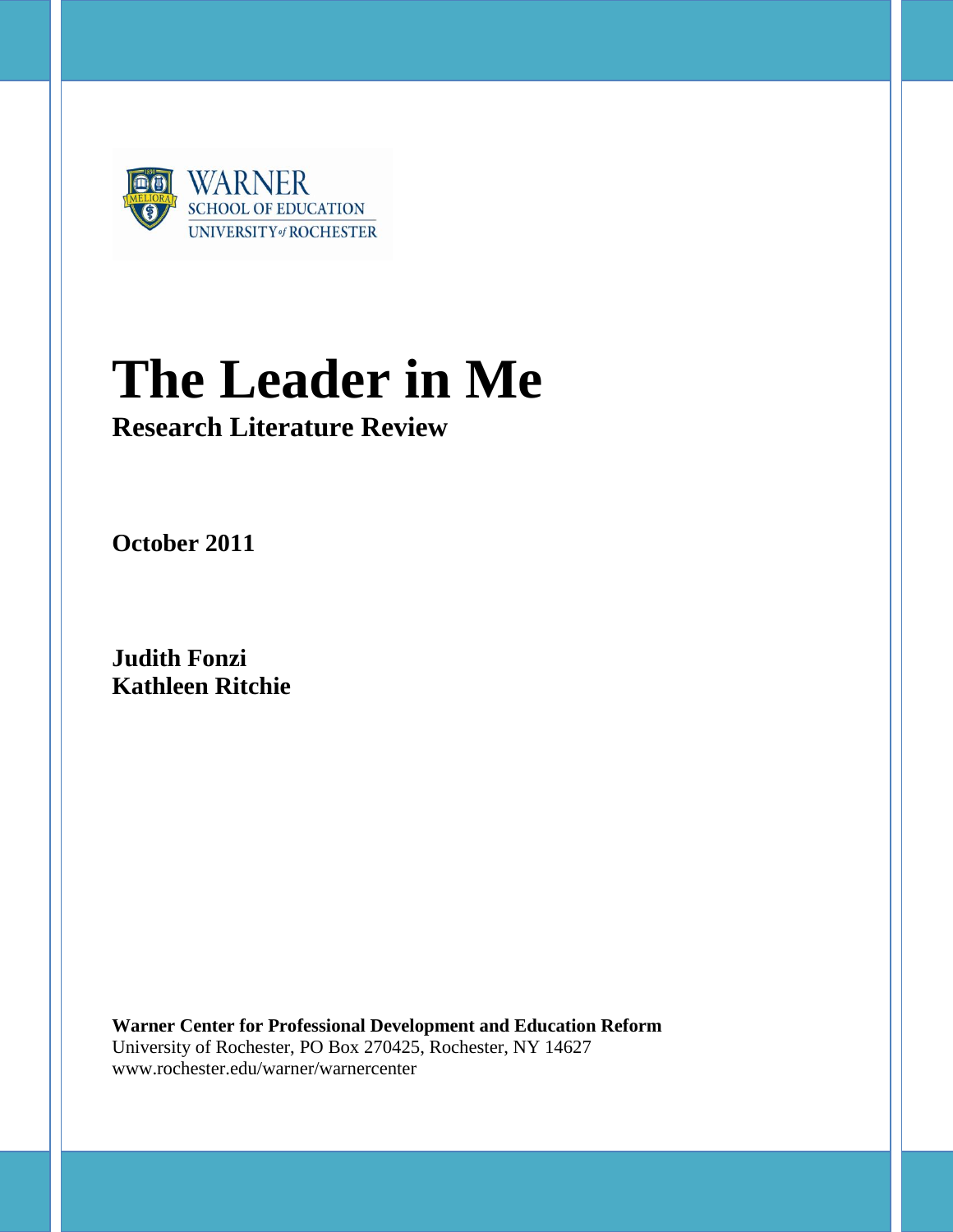#### **Preface**

This literature review was undertaken at the request of the FranklinCovey Company. The purpose was to determine the extent to which FranklinCovey‗s leadership program for K-12 students, *The Leader in Me,* aligns with recent research on effective reform strategies and practices.1 This literature review provides the framework within which *The Leader in Me* goals, objectives, informing beliefs, and curriculum design can be examined.

A subgroup of the Warner Center Program Evaluation team collaborated on this review to ensure inter-reviewer reliability and reduce the impact of reviewer bias. Still, given our commitment to and extensive experience with K-12 education and reform initiatives, we want to acknowledge the potential for our interpretation to be influenced by our beliefs. The results articulated here do not represent the opinions of FranklinCovey or any of *The Leader in Me* schools.

An examination of the available *The Leader in Me* documents and artifacts resulted in the identification of two primary bodies of literature to be mined for this review: 1) research on systemic reform; and, 2) research on social and emotional learning. This report begins with a description of *The Leader in Me* including the beliefs informing the program, and the key design and content components.

The bulk of this report is dedicated to the literature review and presents a detailed account of the major research findings related to systemic reform and social and emotional learning. *The Leader in Me* is analyzed in light of these findings and the results are reported within each area. This analysis provides the bases for our conclusions about *The Leader in Me's* potential to foster and support school transformation and student acquisition of 21st century competencies.

<sup>1</sup>The authors of this review have no stake in *The Leader In Me* program or the outcomes of this literature review. The Warner Center at the University of Rochester was paid a small fee to conduct the review.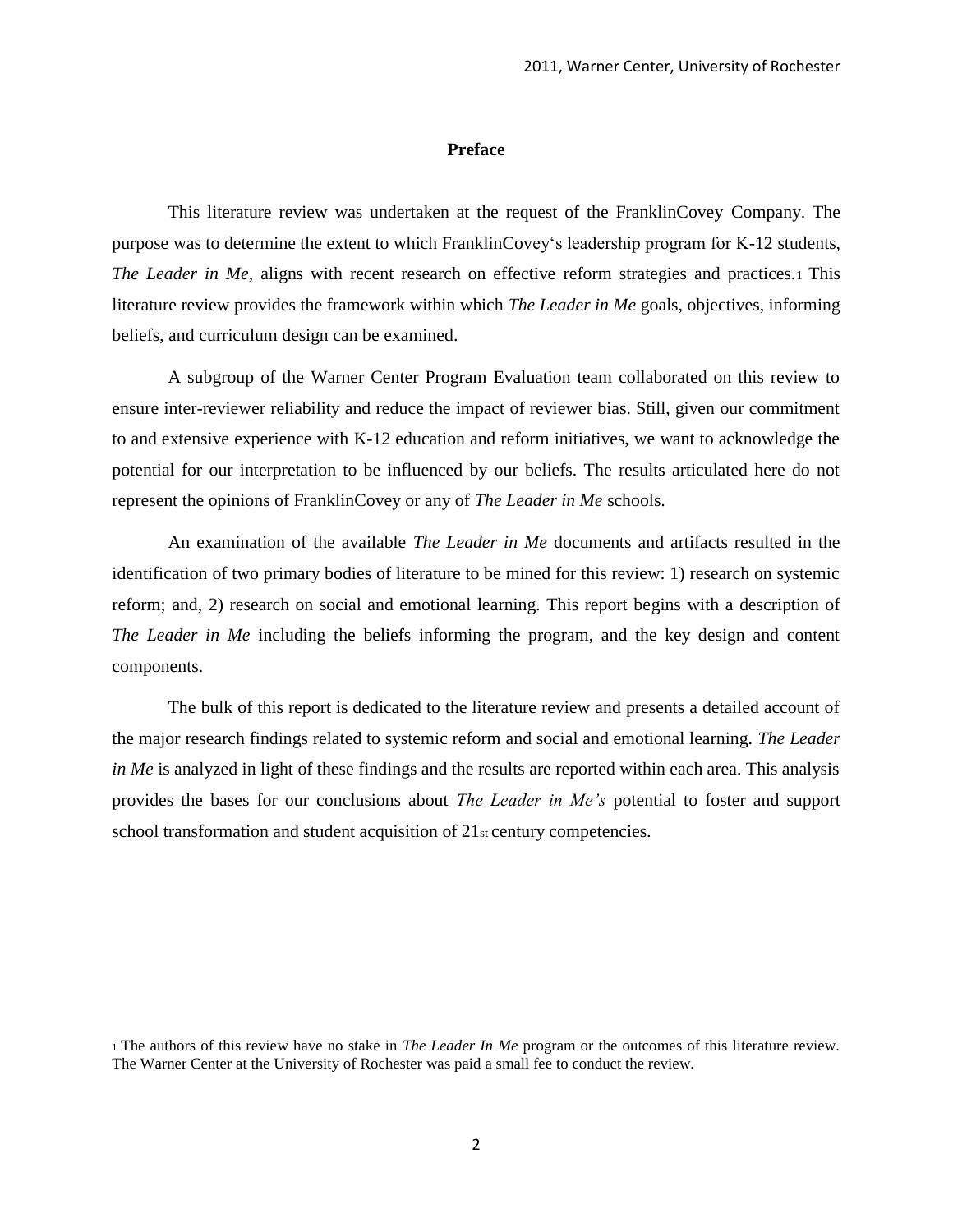"*The Leader in Me* is a whole-school transformation model that acts like the operating system of a computer—it improves performance of all other programs. Based on *The 7 Habits of Highly Effective People®, The Leader in Me* produces transformational results such as higher academic achievement, fewer discipline problems, and increased engagement among teachers and parents. Better yet, *The Leader in Me* equips students with the self-confidence and skills they need to thrive in the 21st century economy." *The Leader in Me* website, FranklinCovey, 2011

#### **Description of** *The Leader in Me*

As a result of Principal Muriel Summers‗ effective use of *The 7 Habits of Highly Effective People*® to transform the culture of A. B. Combs public elementary school in North Carolina, the FranklinCovey Company developed *The Leader in Me* program. This school leadership program is based on *The 7 Habits of Highly Effective People*® and claims to produce "transformational results" such as higher academic achievement, fewer discipline problems, and increased engagement among teachers and parents" (FranklinCovey, 2011g). *The Leader in Me* program is a whole school leadership model for K-12 schools but has primarily been implemented in elementary schools.

*The 7 Habits of Highly Effective People*® (also referred to as the *7 Habits* in this report) and the process for embedding them throughout a school are taught to the adults in the school community in a three-year professional development program. The adults are expected to embed the *7 Habits*  throughout the entire school program, including instruction in the traditional content areas. As a result, students are expected to acquire 21st century competencies that are seen as essential for students to become successful (FranklinCovey, 2011g).

#### **Beliefs Underlying** *The Leader in Me*

*The Leader in Me* is based on three fundamental beliefs. First, the belief that all individuals have the capacity to lead their own lives. This belief calls for a new paradigm that moves away from a hierarchical model in which titles and positions define leaders to a culture in which all individuals, including students, are given the opportunity to lead. In this new leadership paradigm, Stephen Covey calls for looking at leadership through the lens of choice, "leadership is a choice, not a position" (FranklinCovey, n.d.C, p.29). *The Leader in Me* promotes this view of leadership and provides leadership tools to help empower students to see and reach their individual potential. For example, students use a data notebook to track their individual progress and expand upon their selfunderstanding to identify and apply their strengths to their personal development (FranklinCovey, 2011a).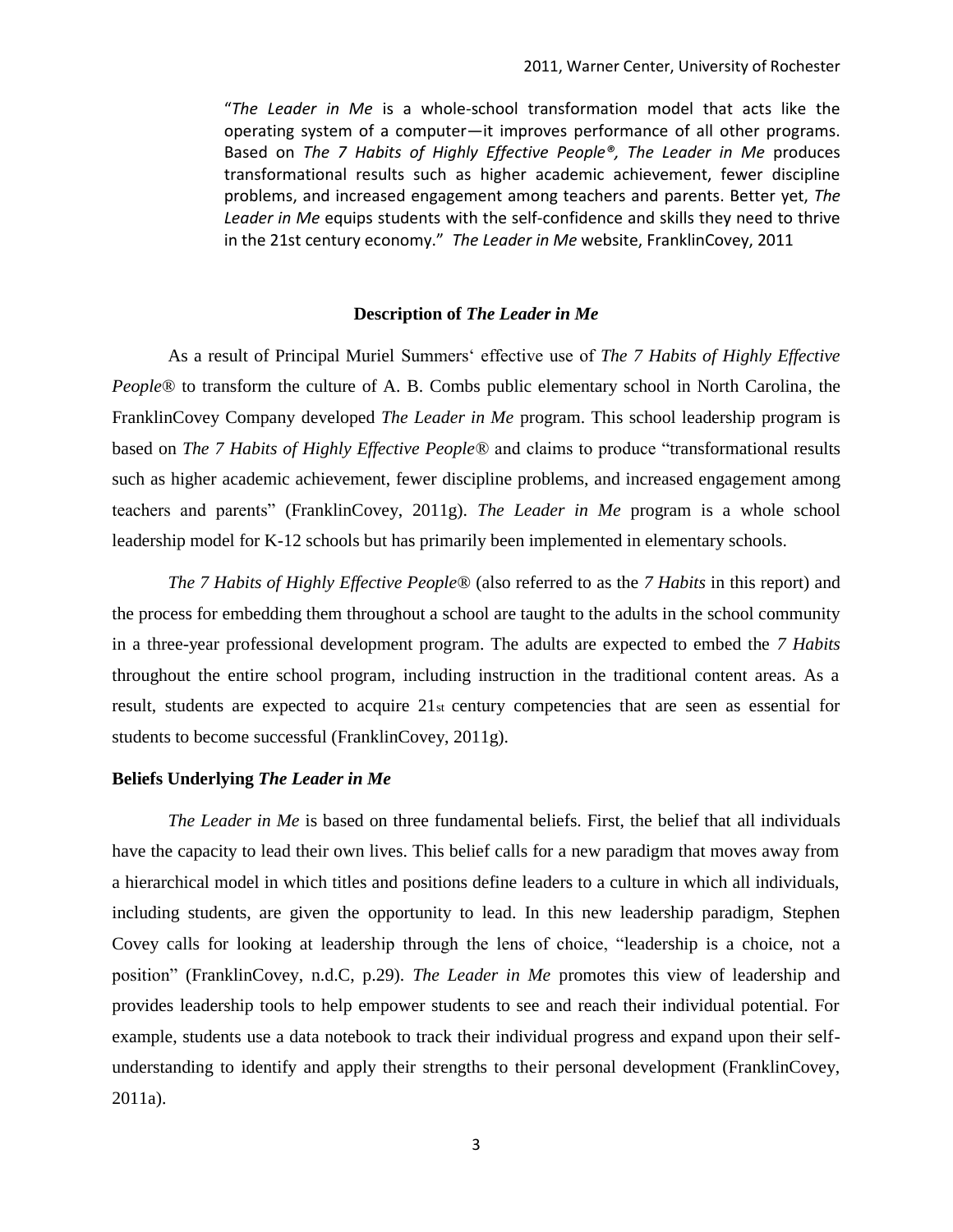The second fundamental belief underlying *The Leader in Me* is the belief that the habits articulated in *The 7 Habits of Highly Effective People®* pertain to all people regardless of age, race, class, gender or disability (Covey S. R., 2008). And further, that embracing and practicing these habits will lead to a transformation of a school's content and culture which will result in students developing skills such as leadership, accountability, adaptability and problem solving, the 21st century competencies that are essential for students to become successful (FranklinCovey, 2011g).

The school‗s culture is transformed by fully integrating the habits into its curriculum, traditions, system and culture (FranklinCovey, 2011g). *The Leader in Me* is not a one shot program it is a process that provides a common language for staff and students at all grade levels, expects teachers to create and teach daily lessons informed by the habits, and is supported through displays on the school walls and conversations in the classrooms.

The third belief informing the program focuses on the diffusion of innovation. In this case the innovation is the new paradigm of leadership coupled with a practice informed by the *7 Habits.*  FranklinCovey believes that innovation will be diffused through a ripple effect from teachers and staff members to the surrounding community, they call this the "Inside-Out impact" (FranklinCovey, n.d.C.). They define leading as "communicating people's worth and potential so clearly that they are inspired to see it in themselves" (FranklinCovey, n.d.C, p.30). The job of teachers and administrators is to encourage and support students in seeking out their leadership ability. Teachers, or staff members, tell a student about his/her self-worth and leadership ability and when the student comes to see this in his/herself, s/he in turn inspires others to see their own worth and leadership abilities, which in turn impacts the culture of the entire school. As a result, the impacts of each individual student's positive beliefs ripple out into the surrounding community (FranklinCovey, n.d.C).

#### **Key Components of** *The Leader in Me*

Implementing *The Leader in Me* is a three year process that builds upon the knowledge and understanding of each previous year. This approach was informed by the third principle for creating and sustaining change articulated in Marzano<sup>s</sup> s 2003 book, *What Works in Schools*, "in the new era of school reform, change is approached on an incremental basis" (As cited in Covey S. R., 2008, p.187). FranklinCovey recognizes that no two schools have the same population with the same achievements and challenges, so there's "no one-size-fits-all process for implementing the leadership theme" (Covey S. R., 2008, p.166). That said, the year by year foci are the same. The first year focuses on introducing the *7 Habits*, the second on introducing tools to reinforce the meaning and application of the habits, and the third year on renewal training to maximize results. There are two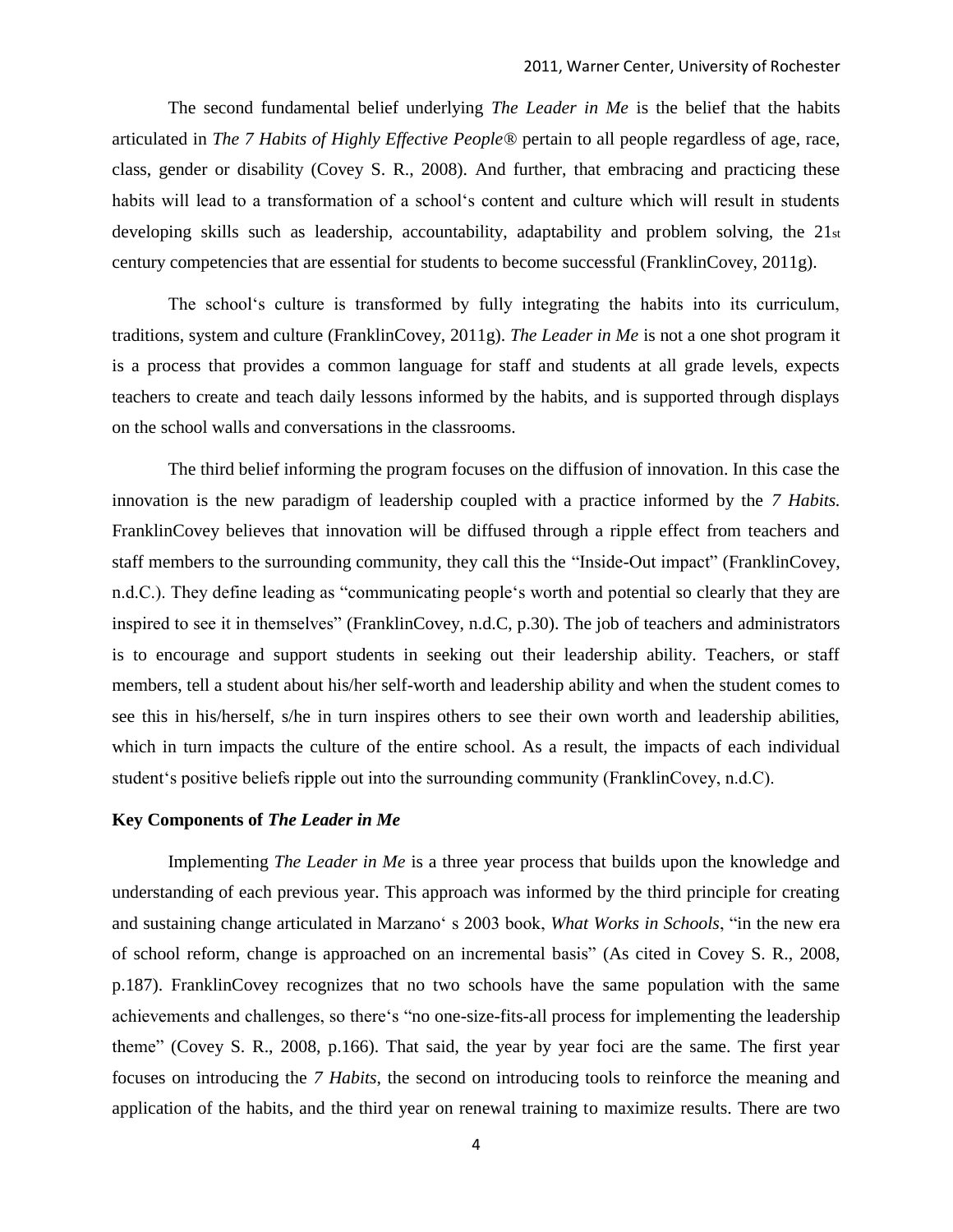key components of *The Leader in Me* program*,* a 7-day professional development program for the adults in the community and the ubiquitous adoption of the 7 habits by the entire school community.

*The Leader in Me* professional development program begins with a Franklin Covey trained facilitator researching the context of the individual school or district to inform the implementation of the professional development program. The facilitator gathers available published information and conducts a phone consult with the school leader to gather more in-depth information. Having knowledge about the school environment, their challenges and issues, and about the individuals attending the training allows the facilitator to anticipate and better prepare for the school's professional development sessions (FranklinCovey, n.d.C).

The core of the professional development takes place in the first year. The curriculum goals for these 5 full days of instruction include catalyzing the development of a school vision and participants adoption of the 7 Habits in their personal and/or professional lives (FranklinCovey, n.d.C). During the first training days participants clarify their purpose for bringing in *The Leader in Me* by responding to questions such as: "What is our vision for our school? What will we do differently? What impact could we have?" (FranklinCovey, n.d.C, p.72). Answering these questions gives direction to the program and provides an opportunity for stakeholders to develop ownership of and buy-in to the process, "If people see change as something you are doing *to* them, they might resist even if it's a good thing. But if they see it as something you are doing *with* them, they are far more likely to hop on board" (Covey S. R., 2008, p.173).

Covey describes two different strategies for deciding on a path to arrive at a destination set by the school's vision, the hard and soft strategy. The hard strategy is described as "laying out logical, orderly, and manageable steps and timetables" (Covey S. R., 2008, p.171). In this strategy, priorities and pace are set and needed resources are determined. During the soft strategy process, the ―Code of Conduct‖ is worked out. ―The soft strategy is represented by the school‗s *values*‖ (Covey S. R., 2008, p.171) and are reflected in the character of the school. For example, a school's values are reflected in the community's response to questions such as, "How will we treat each other on the journey? How will we treat the students?" (Covey S. R., 2008, p.171).

Also during the first days of training, participants are introduced to the *7 Habits* and spend time making sense of their meaning. Participants reflect on their personal and professional lives and identify contexts in which the habits would be useful. Considerable time is spent in small groups reading and discussing the habits with the goal of supporting participants to develop shared meaning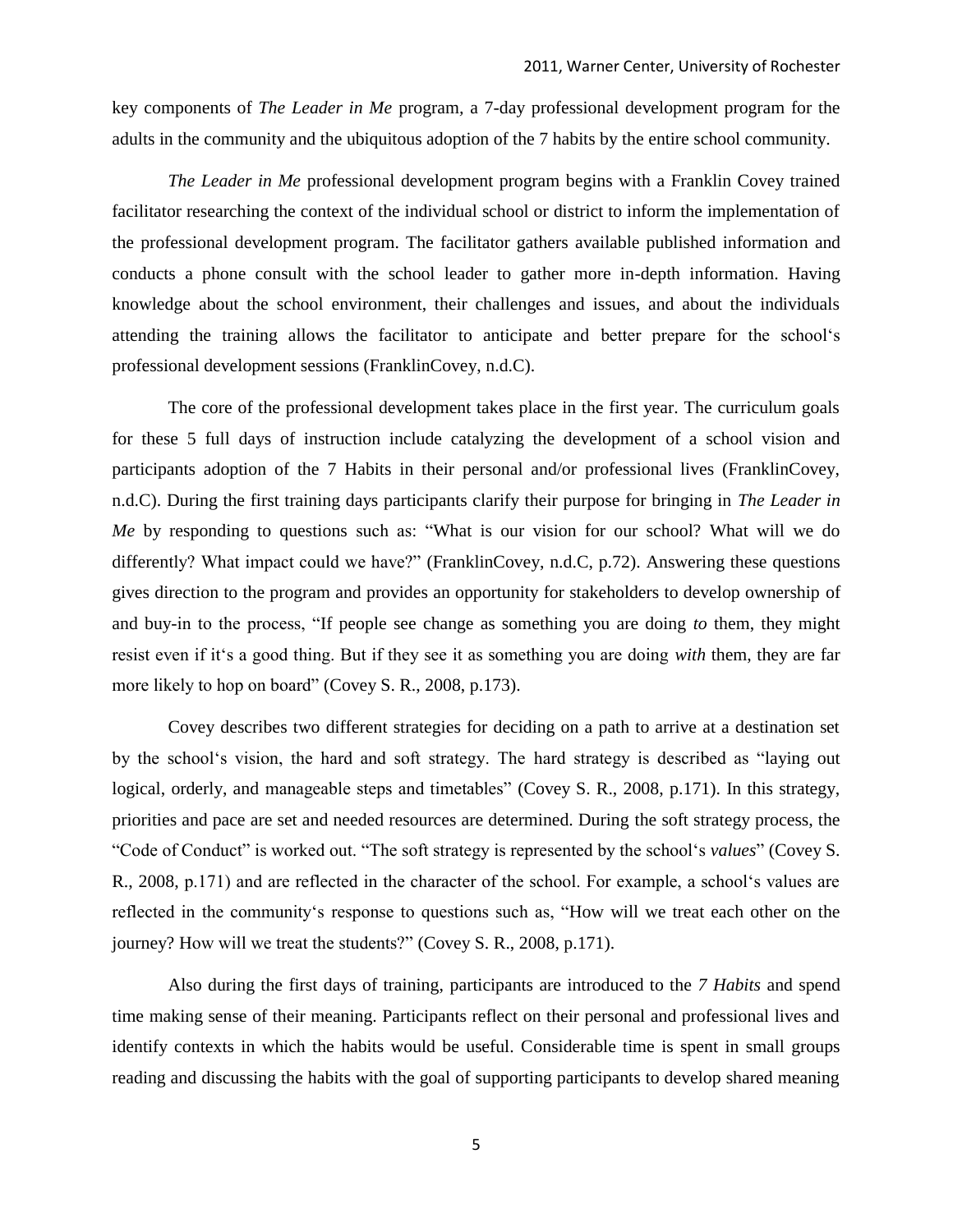for implementing the habits and common language for continuing to discuss them throughout the school year.

The second key component of *The Leader in Me* program is the ubiquitous integration of the *7 Habits of Highly Effective People®* into the school environment. Muriel Summers found when speaking with community members and business owners that they all wanted students who had competencies beyond academic scores (Covey S. R., 2008). They wanted students with leadership skills who were responsible and could problem solve (FranklinCovey, 2011g). She found that the *7 Habits* were instrumental in helping students develop these competencies, but only if they were consistently drawn upon and applied. As a result, the *7 Habits* were re-articulated in student terms for *the Leader in Me* program, they are:

- *Be Proactive.* This habit focuses on students' personal choices and how they have control over their own actions. Students are taught to take initiative by making statements of "I choose my actions, attitudes, and moods. I do not blame others for my wrong actions. I do the right thing without being asked, even when no one is looking" (Covey S. R., 2008,p.21).
- *Begin with the End in Mind.* This habit focuses on thinking about the end result. Students are encouraged to plan ahead and set goals. Personal statements include: "I am an important part of my classroom and contribute to my school's mission and vision, and look for ways to be a good citizen" (Covey S. R., 2008, p.21). *The Leader in Me* data notebooks are used to support this habit, as they allow students to track personal and academic goals, and provide them an opportunity to see where their current achievement is compared to their goals (Covey S. R., 2008).
- *Put First Things First*. This habit encourages students to prioritize so that they may spend time on things that are most important first. Student statements would include: "I spend my time on things that are most important. This means I say no to things I know I should not do. I set priorities, make a schedule, and follow my plan. I am disciplined and organized" (Covey S. R., 2008, p.21).
- *Think Win-Win.* Students say, "I balance courage for getting what I want with consideration for what others want...When conflicts arise, I look for third alternatives" (S.R., 2008, p.21). Through this process, students learn to recognize how they react can affect others.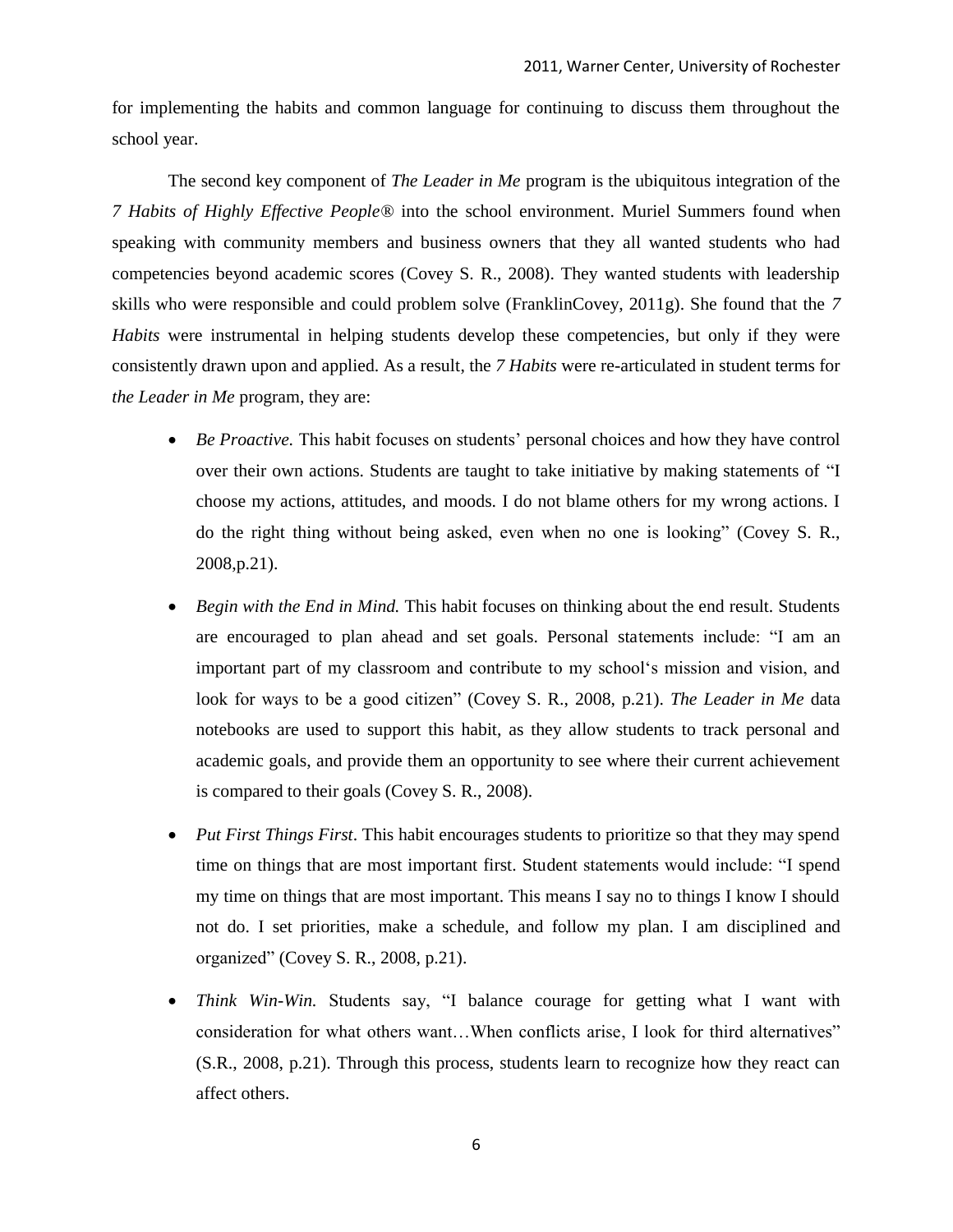- *Seek First to Understand, Then be Understood.* Students are encouraged to see things from another's point of view by listening to others' ideas and feelings. Students would say, "I try to see things from their viewpoints...I am confident in voicing my ideas" (Covey S. R., 2008, p.21).
- *Synergize.* The goal of this habit is to focus on working well with groups and getting along with others. Students state: "I seek out other people's ideas to solve problems because I know that by teaming with others we can create better solutions than any one of us can alone" (Covey S. R., 2008, p.22). By working in groups, students learn to value others' differences.
- *Sharpen the Saw.* This habit puts the focus back on the individual and the importance of taking care of oneself. Students say: "I learn in lots of ways and lots of places, not just at school. I take time to find meaningful ways to help others" (Covey S. R., 2008, p.22). This habit focuses on eating right, exercising, and spending time with friends and family.

*The Leader in Me* calls for a ubiquitous approach embedding the *7 Habits* in school's curriculum, traditions, systems and culture. The purpose is to reinforce a unified message to students and to allow for flexibility in how a school or teacher actually implements the habits. The following example from a teacher at A. B. Combs Elementary School provides a good example of the extent to which teachers have autonomy in when and how they include the habits in their classroom instruction.

As a part of literature and writing module, she had fifth-grade students dissect the Langston Hughes poem "I Dream a World," which shares his vision for a better world. After discussing the poem's vocabulary, structure, and meaning, Mrs. Barnett divided students into teams and assigned each member a leadership role, such as scribe, timekeeper, or spokesperson. She then gave each team a poster-sized sheet of paper and challenged them to select one quality tool to illustrate the main points of the poem. One team chose to use a lotus diagram, another a bone diagram, two others a Venn diagram… Upon completion, each spokesperson presented her or his team‗s creation. As a class, they then discussed which of the *7 Habits*  were evident in the poem, after which they were given personal writing assignments to describe what type of vision and dreams they had for their lives in the days ahead (Covey S. R., 2008, p.53-54).

The lesson appears to only be asking students to recognize evidence of the *7 Habits*, however it was simultaneously engaging them in using the *7 Habits*. Notice that the students were put in groups so they had to work together, they had to identify a quality tool that would best accomplish the end goals, they had to take leadership roles in presenting their work to others. The lesson was only 30 minutes, but was able to incorporate several elements of *The Leader in Me* (Covey S. R,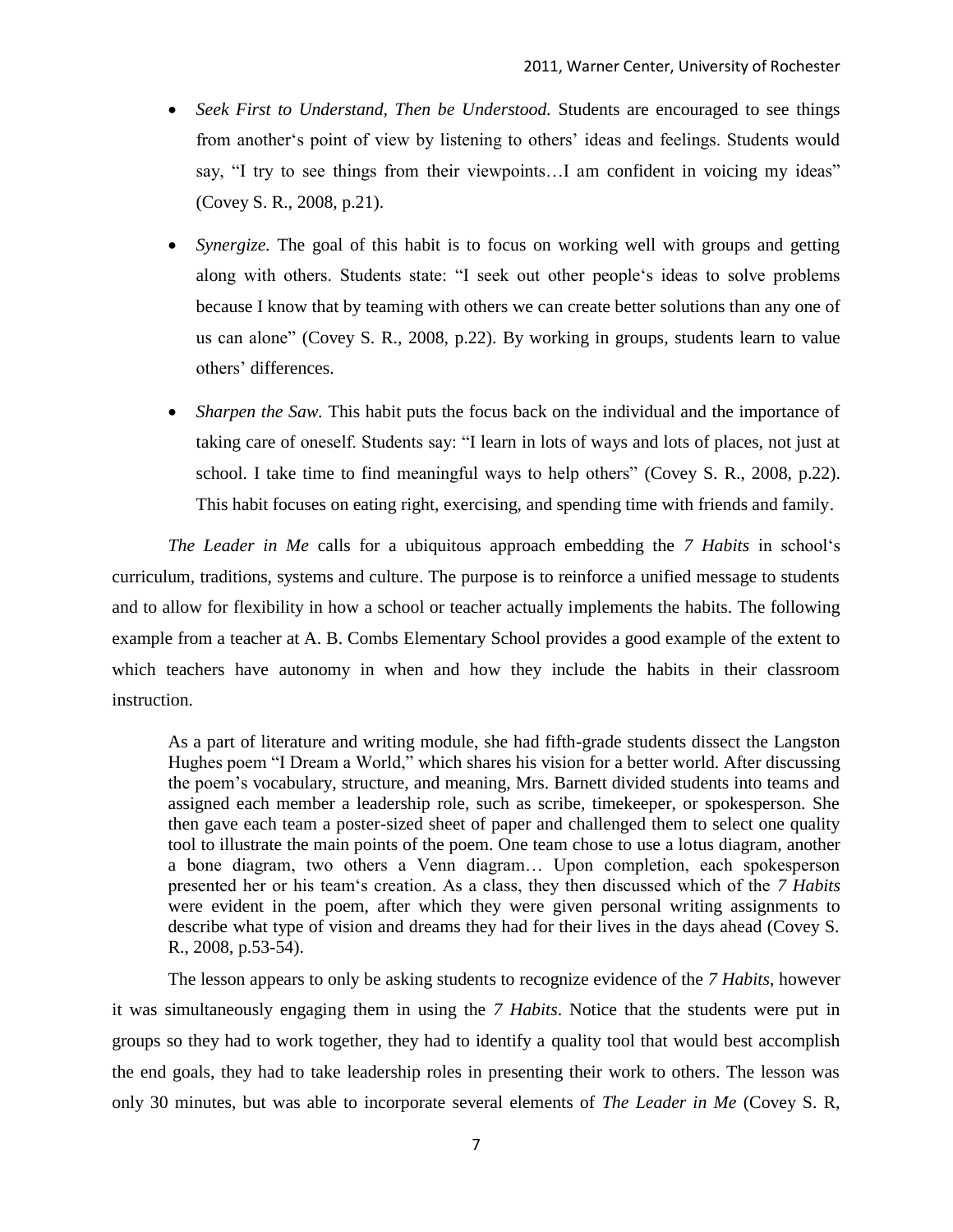2008). Any school day may offer numerous opportunities for highlighting and practicing the *7 Habits*  and teachers are encouraged to take up these opportunities in whatever way they choose. *The Leader in Me* professional development program is completely designed and articulated for the facilitators but if, and how, the school community actually takes up the challenge to build a new culture in their school is completely controlled by the school community.

#### **Review of Relevant Literature**

To inform this review of the literature, we read and analyzed the book, *The Leader in Me (*Covey S. R., 2008), *The Leader in Me* Facilitator Guides provided to us by FranklinCovey, and *The Leader in Me* website. Drawing on our knowledge of and experience with education reform, two central concepts emerged as central in the conceptual design of *The Leader in Me* program systemic reform and social and emotional learning.

Systemic reform takes the position that whole organizations or educational institutions are reformable, complex systems. *The Leader in Me* claims to transform the culture of a school through a process that involves all stakeholders and a ubiquitous implementation of a new leadership paradigm thus implying a belief that the whole system can be reformed. In addition, *The Leader in Me* protocol for implementation requires facilitators to develop an understanding of the school context, the stakeholders' involvement, and the participants in order to support the community in creating a vision for their new culture. Such attention to the individuality of schools and districts suggests a belief in the complexity of these systems. Social and emotional learning focuses on the creation and enhancement of positive behavioral traits linked with success inside and outside of a classroom setting (CASEL, 2006; Durlak, Weissberg, Dymnicki, Taylor, & Schellinger, 2011; Elias, et al., 1997; Kress, Norris, Schoenholz, Elias, & Seigle, 2004; Norris & Kress, 2000; Payton, et al., 2008; Rogers, 2003; Sparks, 2011; Weissberg & O'Brien, 2004; Zins, Weissberg, Wang, & Walberg, 2004). *The Leader in Me* seeks to teach and support the adoption of new behavioral beliefs and practices for all students. When we combine this fact and the results claimed by FranklinCovey and some participants in the *The Leader in Me* program…there are compelling similarities to those identified in research studies of social and emotion learning programs. Hence, this review focuses on the current research in systemic reform and social and emotional learning.

Once the central conceptual design concepts were identified, a review of the systemic reform and social and emotional learning literature was conducted. Each potential text was examined and kept or discarded through a three-step process. First, it was reviewed to determine its relevance to our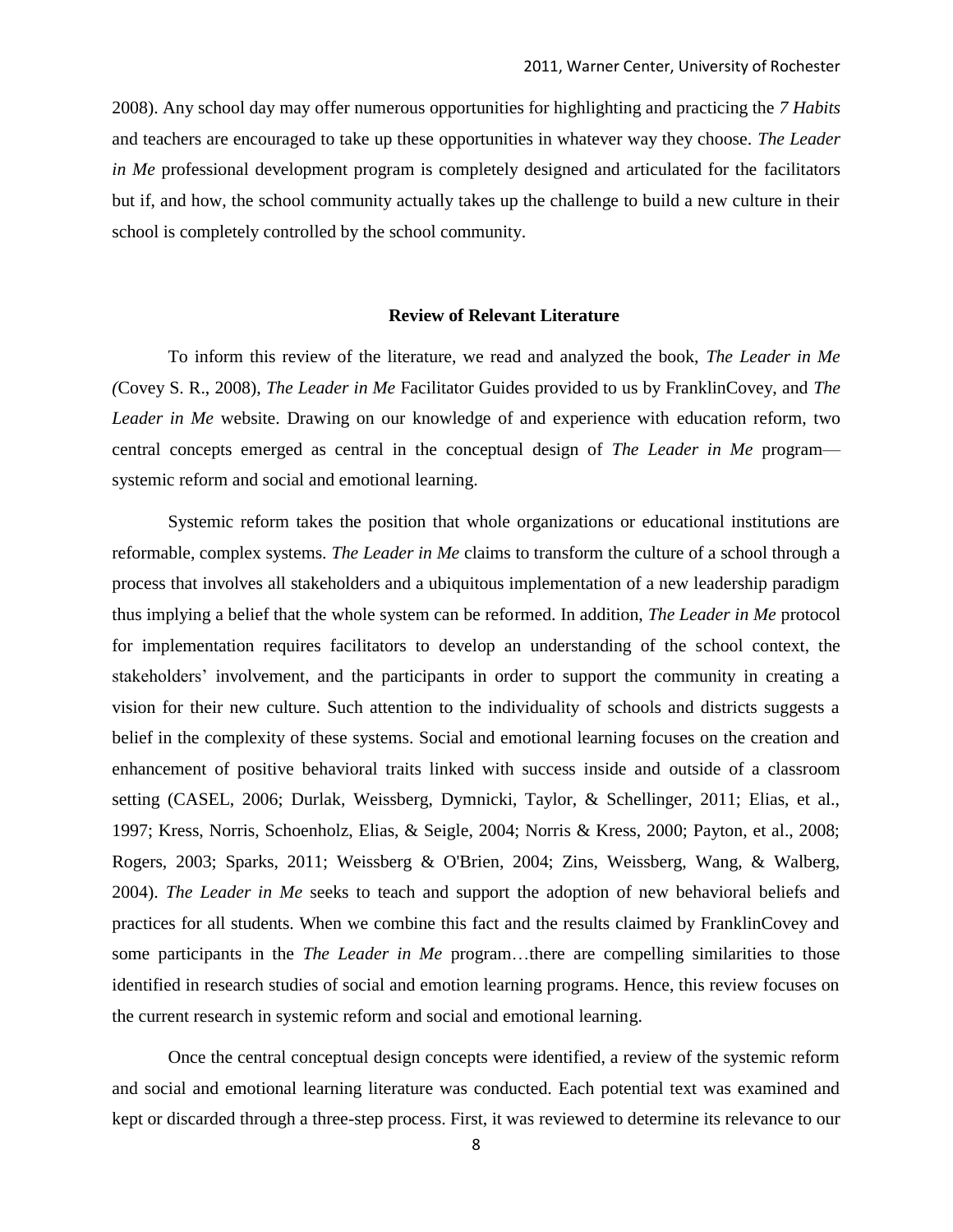task: Did the text go into detail about the concept or the design of a program informed by the concept? Next the text was evaluated on the basis of its credibility: Did the text describe reputable research in the field? What is the author's reputation in the field? What sources are being cited? Finally, the specific content of the text was examined in detail to develop an understanding of the specific contributions it made to the field, and to determine the implications for the success of the programs with similar goals.

#### **Review of the Literature on Systemic Reform**

The definition of systemic reform varies based on the source. Generally, all of the literature reviewed for this report discussed systemic reform as a broad change of interrelated components of a system, e.g., classrooms, departments, schools, districts, states, students, parents, community, teachers, and administrators. More specifically, Carr-Chellman (1998) found that 84% of books ended up referring to systemic change as a change within the current system as opposed to only two percent referring to it as a whole new system (p.381). Anderson, Brown, and Lopez-Ferrao (2003) define systemic reform as a "complex, long term process that requires simultaneous changes" (p. 619). *The Leader in Me* program reflects both of these definitions as it is intended to progressively change a current system over three years, through the inclusion of all of the constituencies within a school, and to impact the culture and practices of the community.

Systemic reform is a "continuous process in which we create and design in order to come closer and closer (though never quite attaining) the ultimate goal of an ideal vision of education and learning" (Carr-Chellman, 1998, p.373). It requires individuals to be willing and open to consistently reevaluate the current system in which they work through reflection and communication with all stakeholders (Jenlink, Reigeluth, Carr, & Nelson, 1998). Ideally, it is finding a balance "between sustaining the best current practices and exploring new ideas..." (Anderson, Brown, & Lopez-Ferrao, 2003, p.624). When it comes to systemic reform, the question that needs to be asked is, "How can we design a system that will continuously reform (i.e. renew) itself, beginning with presently specifiable ills and moving on to ills that we cannot now foresee?" (J.W. Gardner as cited in Carr-Chellman, 1998, p.372)

Table 1 provides a brief explanation of key factors drawn from the research of successful systemic reform programs and how they compare to *The Leader in Me* program*.* Following the table, each factor and the comparison is discussed in detail.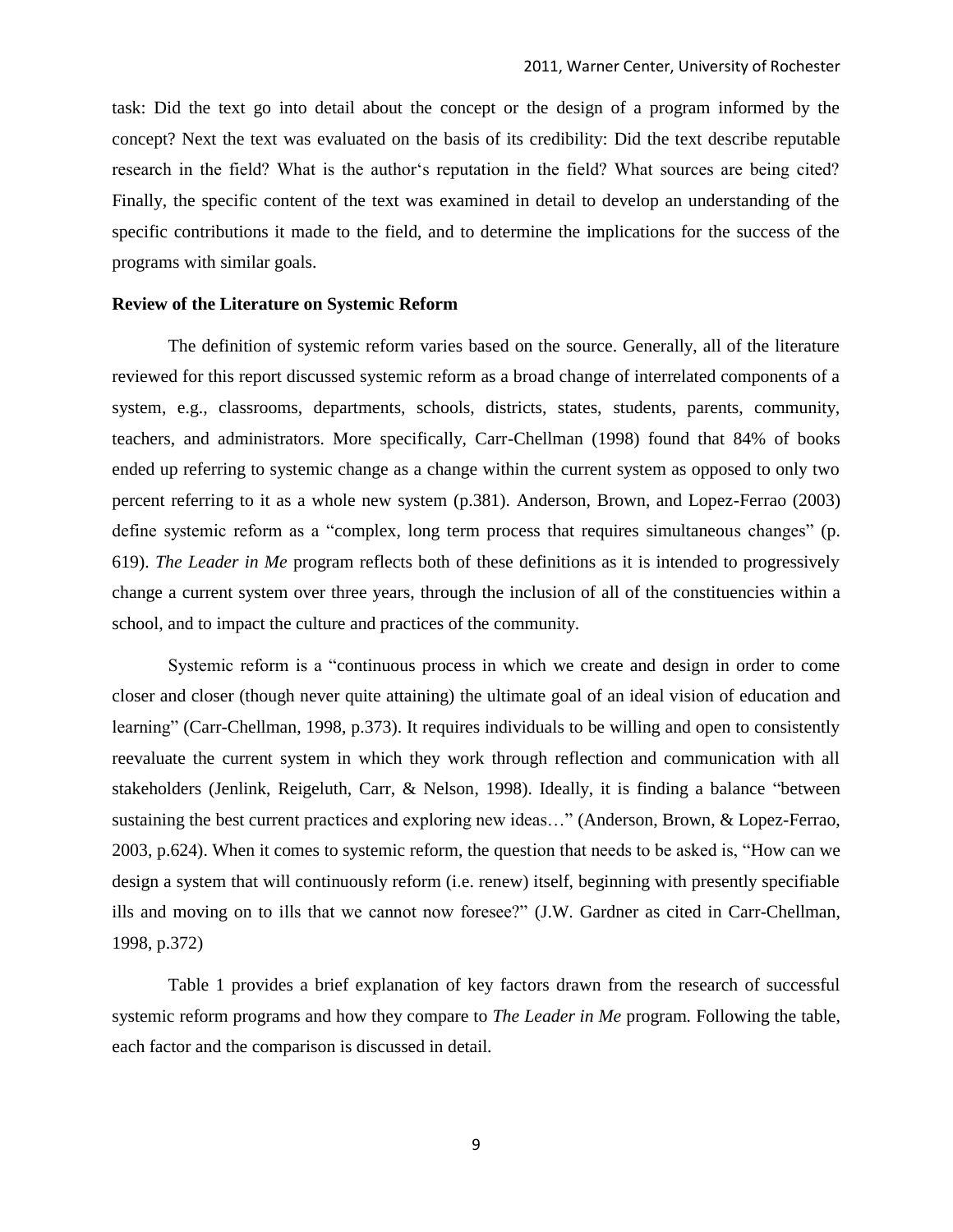| Table 1: Key Factors Drawn from the Research on Systemic Reform and a Comparison to The |  |
|-----------------------------------------------------------------------------------------|--|
| <b>Leader in Me Practices</b>                                                           |  |

| <b>Key Factors</b>                       | <b>Systemic Reform (SR)</b>                                                                      | The Leader in Me (TLIM)                                                                                                                                                                      |
|------------------------------------------|--------------------------------------------------------------------------------------------------|----------------------------------------------------------------------------------------------------------------------------------------------------------------------------------------------|
| 1. Timeframe $2$                         | Lengthy process, dependent on<br>contextual factors                                              | Minimum three-year process                                                                                                                                                                   |
| 2. Facilitator $3$                       | Can be internal or external; must<br>be knowledgeable and skilled                                | Uses a FranklinCovey trained<br>facilitator                                                                                                                                                  |
| 3. Contextual Understanding <sup>4</sup> | Change is context dependent                                                                      | Requires facilitators to begin<br>developing an understanding of<br>the school context while<br>planning; leaves the details of<br>how to implement in the school<br>to the school community |
| 4. Stakeholder Involvement <sup>5</sup>  | Universal process; all<br>stakeholders must be included                                          | Encourages client to include all<br>stakeholders                                                                                                                                             |
| 5. Vision <sup>6</sup>                   | Having a vision is crucial                                                                       | Teaches participants how to<br>develop a vision                                                                                                                                              |
| 6. Core Teams <sup>7</sup>               | Smaller group within a context<br>lead the effort                                                | Creates a school Lighthouse<br>Team (6 people in the school<br>community) to shepherd and<br>oversee implementation                                                                          |
| 7. Teachers at the Center <sup>8</sup>   | Pivotal due to direct daily contact<br>with students                                             | Defines "Inside-Out" theory -<br>first work with teachers, then<br>students, and then parents;<br>provides an online space for<br>teachers to communicate within<br>and across sites         |
| 8. Evaluation <sup>9</sup>               | Formal evaluation plans<br>including ongoing feedback,<br>observations, & achievement<br>results | Informally solicits school<br>narratives; changes in such things<br>as disciplinary referrals, students<br>achievement, & parent<br>involvement                                              |

<sup>2</sup>SR: Anderson, Brown, & Lopez-Ferrao, 2003; Carr-Chellman, 1998; Jenlink, Reigeluth, Carr, & Nelson, 1998. TLIM: Covey S.R., 2008; FranklinCovey, n.d.C

- <sup>3</sup>SR: Fullan, Hill, & Crevola, 2006; Jenlink, Reigeluth, Carr, & Nelson, 1998. TLIM: FranklinCovey, n.d.C
- <sup>4</sup>SR: Jenlink, Reigeluth, Carr, & Nelson, 1998. TLIM: FranklinCovey, n.d.C
- <sup>5</sup>SR: Anderson, Brown, & Lopez-Ferrao, 2003; Fullan, Hill, & Crevola, 2006; Jenlink, Reigeluth, Carr, & Nelson, 1998. TLIM: Covey S. R., 2008; FranklinCovey, n.d.C
- <sup>6</sup>SR: Anderson, Brown, & Lopez-Ferrao, 2003. TLIM: Covey S. R., 2008; FranklinCovey, n.d.C

<sup>9</sup>SR: Abbott, O'Donnell, Hawkins, Hill, Kosterman, & Catalano, 1998; Friel & Bright, 1997; Little, 1993. TLIM: Covey S. R., 2008; FranklinCovey, 2011f

<sup>7</sup>SR: Jenlink, Reigeluth, Carr, & Nelson, 1998; Pasi, 2001. TLIM: FranklinCovey, n.d.B

<sup>8</sup>SR: Lieberman & Miller, 1999. TLIM: FranklinCovey,. n.d.C; FranklinCovey, 2011a; FranklinCovey, 2011b; FranklinCovey, 2011d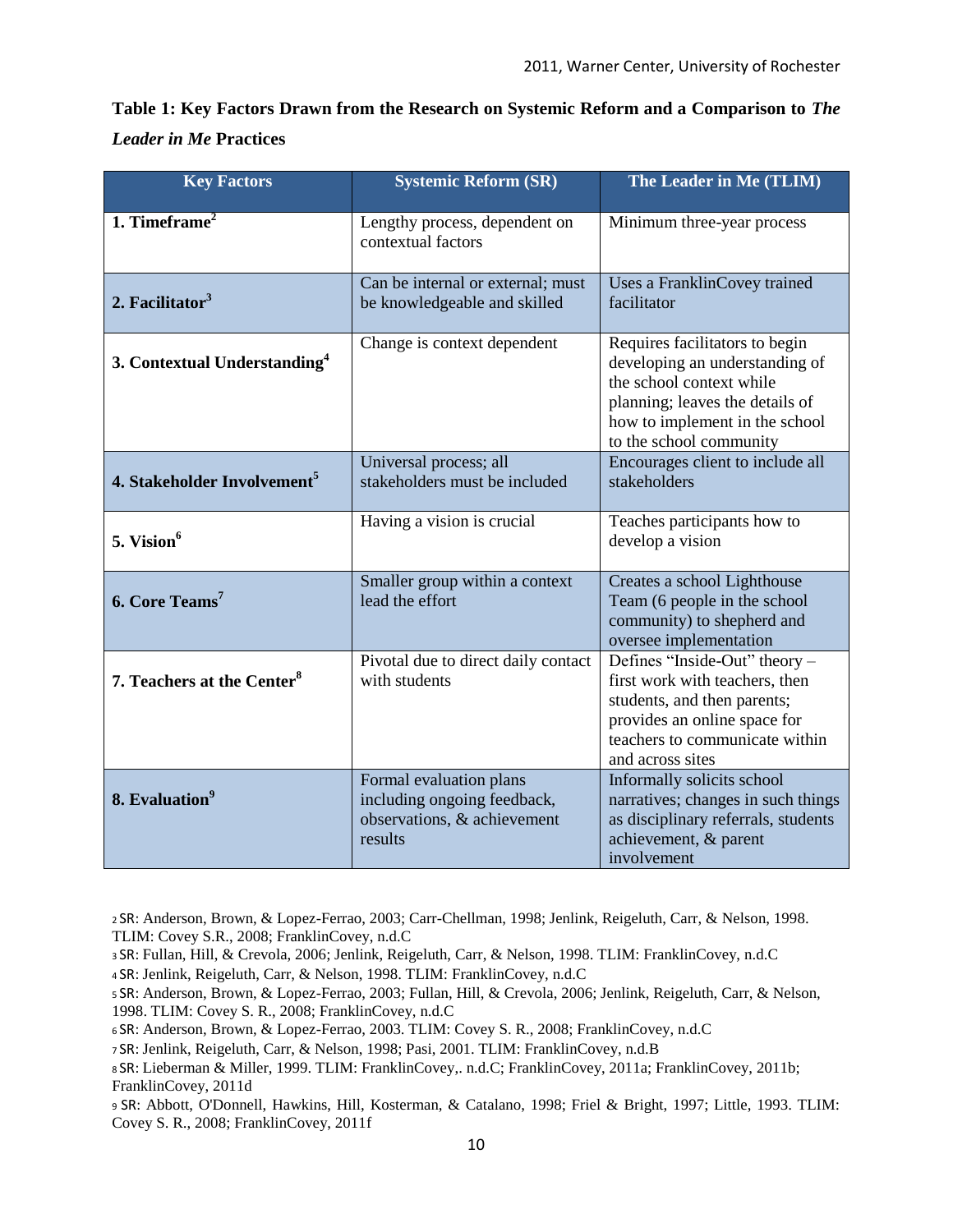**Timeframe.** Research suggests that the timeframe of and process for systemic reform can be long, intense, slow, and frustrating, with some literature proposing more than five years to complete (Jenlink et al., 1998; Anderson, Brown, & Lopez-Ferrao, 2003; Little, 1993). The process is long because it requires multiple changes in policy, curriculum and/or structure (Anderson, Brown, & Lopez-Ferrao, 2003; Rogers, 2003). Stakeholders may feel a sense of urgency but Lieberman and Miller (1999) "caution against overlooking the importance of process" (p.60). The reviewed research does not articulate a timeframe. The timeframe depends on several factors including, but not limited to, the operating definition of systemic reform, size of the population to be effected, process for implementation, amount and nature of resistance, and definition of success.

*The Leader in Me* is a three year professional development program for adults in the school community. Each year focuses on a different element of the process. Year one is titled "Establishing a Culture of Leadership" (FranklinCovey, 2011a) and focuses on developing the foundation for a culture of leadership. During the first year the adults are introduced to the *7 Habits* and the importance of creating visions for guiding their work. It is assumed that teachers will begin to infuse the habits into their instructional practices during this year. The second year, "Applying Tools of Leadership," builds upon the learning that took place the first year and introduces tools such as the data notebooks to support continued growth (FranklinCovey, 2011a). The third year, and any subsequent years, focus on "Maximizing Results" as the school community begins to customize their approach to ensure achievement of their vision and maintain momentum (FranklinCovey, 2011a).

**Facilitator.** Fullan, Hill, and Crevola (2006) suggest that who facilitates the professional development may be less important than having strong leadership involvement and appropriate systems put in place to shepherd and support the change (discussed in more detail under Core Team). The facilitator may come from within or outside the system to be changed. What is important is that the facilitator has the knowledge and skills to conduct an intensive, long term change effort, and is seen as fair or neutral by all stakeholders, so there is no sense of favoritism (Jenlink et al., 1998).

Schools purchase *The Leader in Me* from FranklinCovey Education. The purchase includes professional development implemented by FranklinCovey trained facilitators, participant materials including *The Leader in Me* and *The 7 Habits of Highly Effective People* books, materials for use by teachers and schools, and access to a teacher social media network. The facilitators are expected to use the facilitator guides when providing the professional development (FranklinCovey, n.d.A; FranklinCovey, n.d.B; FranklinCovey, n.d.C). The guides state, "This is a facilitator-assisted training. Training must be conducted by facilitators who have been certified by FranklinCovey" (FranklinCovey, n.d.C, p.2).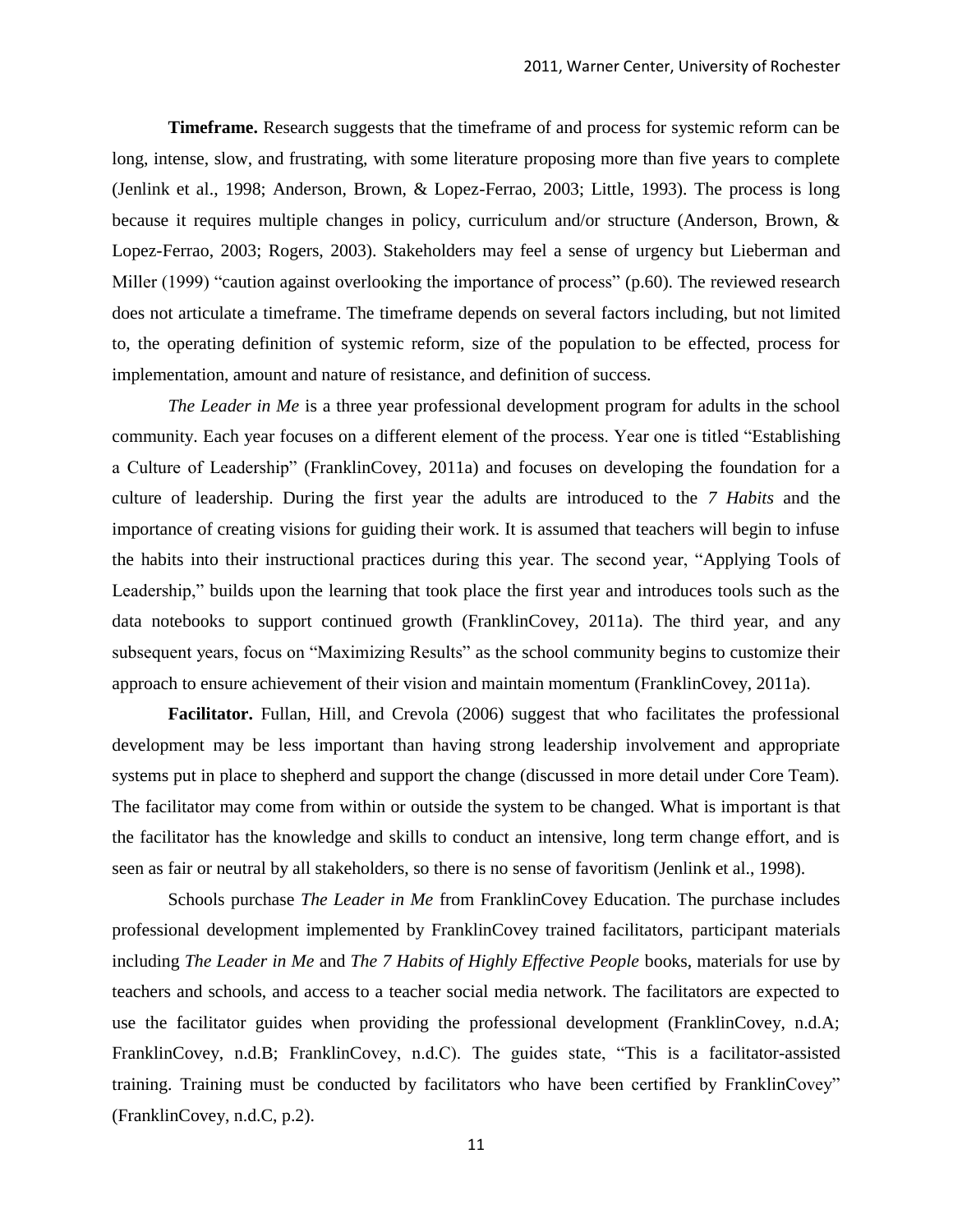**Contextual understanding.** Understanding the context and environment within which the reform is to take place is vital (Anderson, Brown, & Lopez-Ferrao, 2003; Friel & Bright, 1997; Jenlink et al., 1998; Little, 1993) because "systemic change is context dependent" (Jenlink et al., 1998,p.220) and learning is influenced by the context in which it takes place (National Research Council, 2000). In order to set goals and measure progress, one must know the schools' current status on the parameters of focus. The level of communication, degree of support, current state of the school and even the values modeled by district leaders can also impact the outcomes of a change initiative (Lieberman & Miller, 1999). Thus, it is crucial that facilitators of change—whether within or outside the system—be aware of the site's climate, culture, demographics, history, participants<sup>\*</sup> perceptions of the current state of the school, and short and long term expectations. Facilitators from outside the system need to begin their work by developing a relationship with the site. All facilitators need to interview the varied stakeholder groups and observe the day-to-day operations at the site to acquire an understanding of the context from multiple points of view. Understanding the context allows the facilitator to tailor the program design and uncover potential areas for resistance (Carr-Chellman, 1998; Jenlink et al., 1998).

According to *The Leader in Me* Facilitator Guides, prior to the beginning of the professional development program facilitators must gather information about a school's context using a required protocol. Facilitators must examine the school's website and solicit from school personnel information about their background and experience with their school, what they feel are the strengths of their school, and what challenges they, their students, staff and/or parents face (FranklinCovey, n.d.B; FranklinCovey, n.d.C). The subsequent implementation of *The Leader in Me* and its professional development program is informed by what the facilitator learns. The professional development goals and design are predetermined but the facilitator makes instructional decisions in light of the context.

**Stakeholder involvement.** When stakeholders become involved there is a greater level of trust created (Fullan, 2003). In their study of 100 schools in Chicago Bryk and Schneider found that ―Schools reporting strong positive trust levels in 1994 were three times more likely to be categorized eventually as improving in reading and mathematics..." (As cited in Fullan, 2003, p. 42). Likewise, Leiberman and Miller (1999) found that trust is one of the key factors influencing change. Critical stakeholders in school reform include teachers, students, administrators, staff, parents and community members.

Following Muriel Summers lead, when a school begins *The Leader in Me* program, school leaders are expected to encourage all stakeholders to get involved and to provide the professional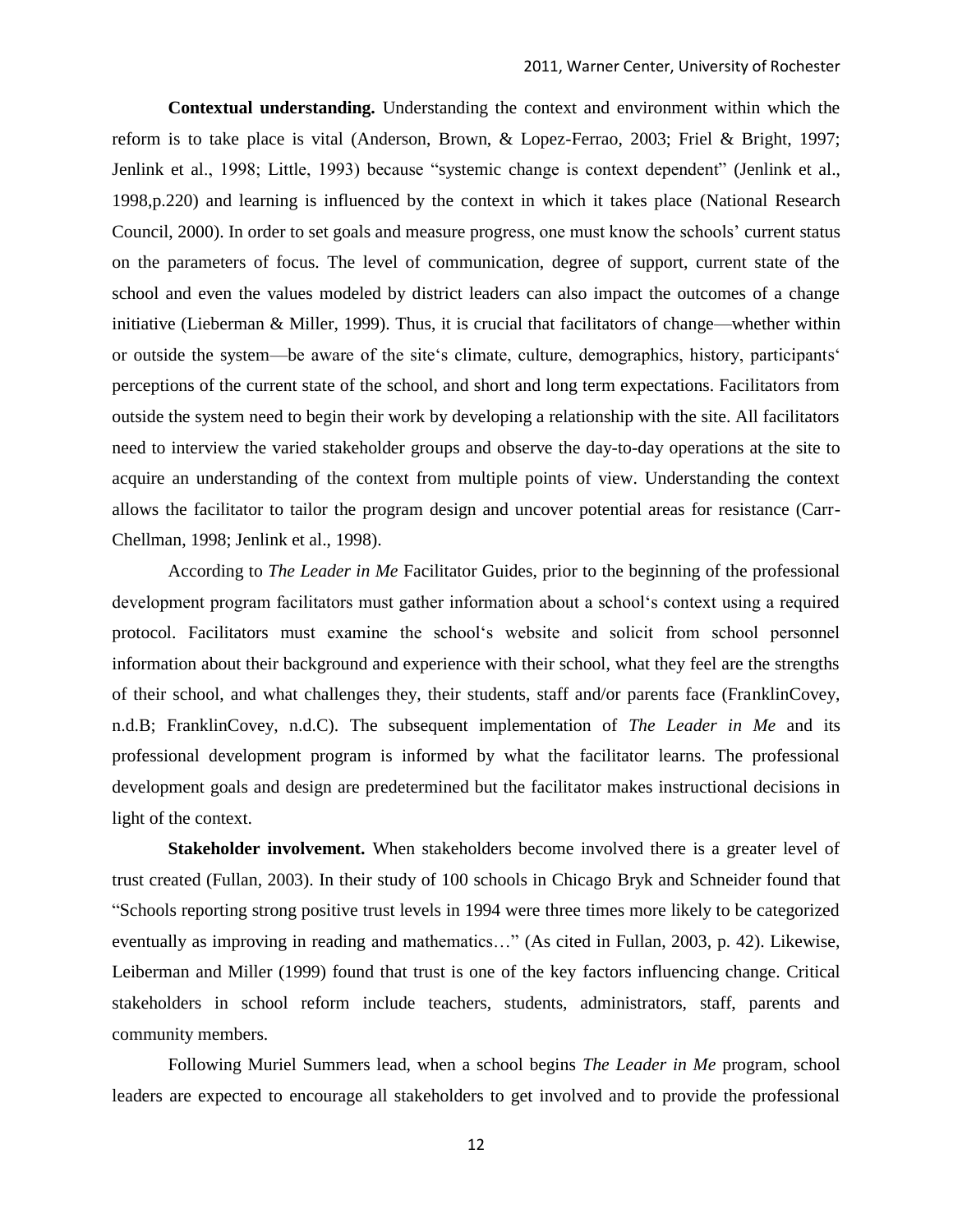development for them (FranklinCovey, n.d.C). It is not known from the available literature if, or how, *The Leader in Me* ensures involvement of all stakeholders, or how it specifically tailors the professional development to meet the needs of all stakeholders.

**Vision.** Developing a shared vision is crucial to the success of systemic reform, as it is the ―transformation of vision and purpose that drives constant internal improvement‖ (Anderson, Brown, & Lopez-Ferrao, 2003, p.624). The vision for reform is described as "the energy of the change effort" (Jenlink et al., 1998, p.221). Success depends upon the extent to which the participants fully engage and the process is universal (Anderson, Brown, & Lopez-Ferrao, 2003; Fullan et al., 2006; Jenlink et al., 1998). Developing a vision calls for arriving at a consensus on where the reform effort should take the school and identifying goals for this desired future. Open dialogue is key to this process because it allows stakeholders to become clear about what it is they want to achieve (Rogers, 2003). The process allows everyone to see how the vision was created and to become invested in the vision (Jenlink et al., 1998). Fullan et al. (2006) argue that "shared vision and ownership are less a pre-condition for success than they are an *outcome* of a quality process" (p.88).

Within the first three days of *The Leader in Me* professional development training a full day is spent on the concept and importance of creating a common vision (FranklinCovey, n.d.C). The goal of the day is to foster a need for and begin to catalyze a discussion of a school vision. The facilitator is to help participants clarify their purpose for engaging in *The Leader in Me* program by posing questions such as "What is our vision for our school? What will we do differently? What impact could we have?" (FranklinCovey, n.d.C, p.72).

**Core team.** All stakeholders must own the reform agenda but a core team needs to consistently support and lead the reform efforts (Carr-Chellman, 1998). These core teams typically consist of five to seven people and are sometimes referred to as "specialists" or "steering committees" (Friel & Bright, 1997 p.118; Pasi, 2001, p.32). The core teams are responsible for spreading ideas, maintaining open communication with school community members, and planning and initiating professional development surrounding the reform (Friel & Bright, 1997). Their continuous involvement allows for a "continuous cycle of innovation, feedback and redesign" (Lieberman & Miller, 1999, p.62).

*The Leader in Me* utilizes a "Lighthouse Team" of about six people who meet on a regular basis to help oversee the implementation process (FranklinCovey, n.d.C, p.57). The team is created at about six months into the process and is "responsible for ensuring smooth implementation of *The Leader in Me"* (FranklinCovey, 2011a)*.*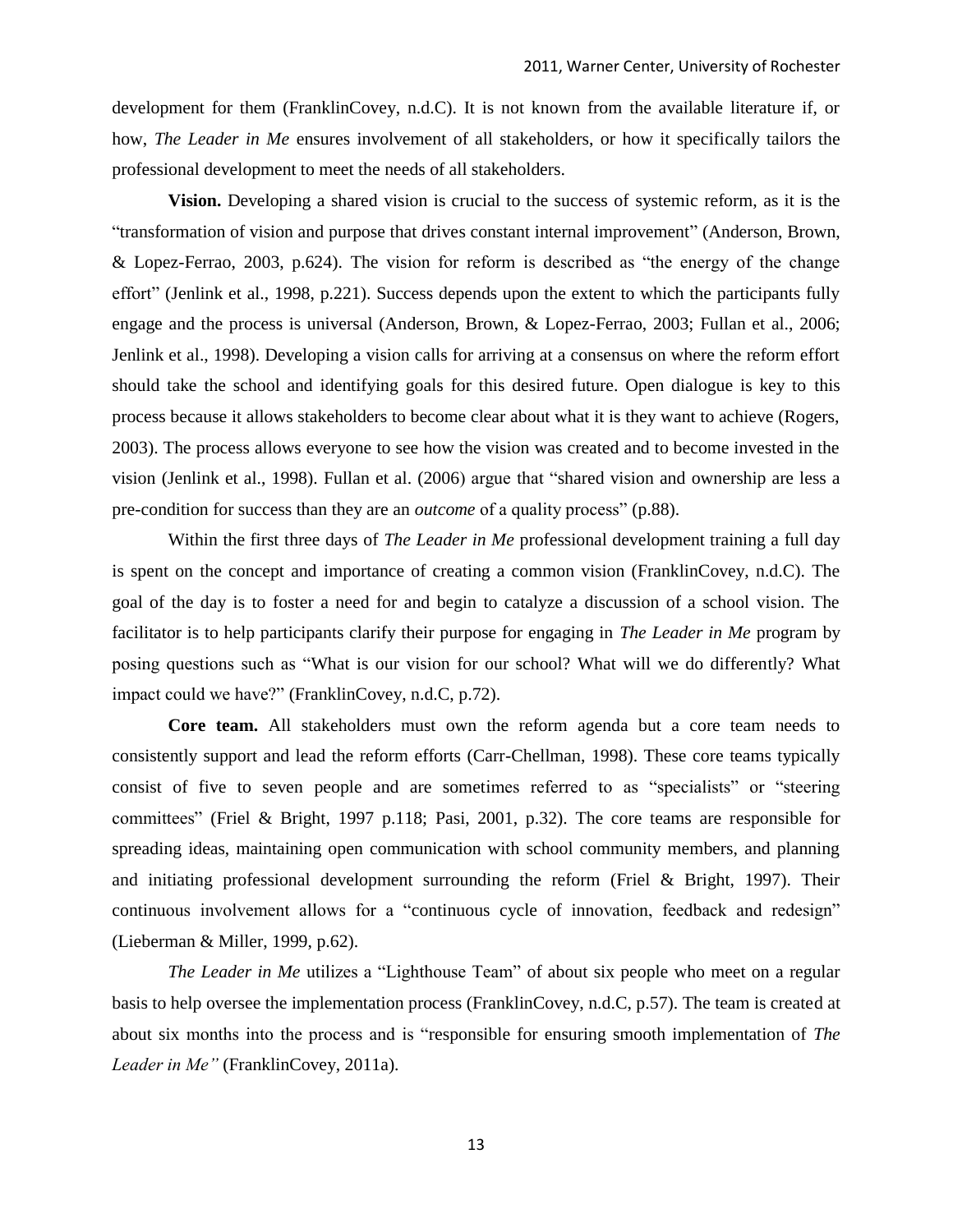**Teachers' role.** Systemic reform is about school change, but as one source stated, "policies can encourage change but they cannot make it happen; only teachers can" (Lieberman  $\&$  Miller, 1999, p.60). Although all stakeholder involvement is necessary, in the educational context, teachers play a crucial role in the overall reform effort because they have a direct connection with the students. In fact, the Carnegie Report on Teaching (1986) cited "the need for teacher leadership at the forefront of any reform movement" (As cited in Lieberman & Miller, 1999, p.xii). The research literature associates teacher professional learning communities, that is, teachers working together and reflecting on their own practices, with positive results, deepened understanding, sustainability and community building (Fullan et al., 2006; Lieberman & Miller, 1999; Little, 1993; Jenlinket al., 1998; National Research Council, 2000). Fine (1994) found that "when teachers work together to research classroom and school practice, they position themselves individually and collectively as agents of change"  $(p.177)$ .

The "Inside-Out" concept described in *The Leader in Me* facilitator materials identified teachers as the source for change (FranklinCovey, n.d.C,  $p.35$ ). (See figure 1.) The "Inside-Out" concept states that "leadership starts with what's inside you (teachers) and flows outward to your impact on the individual students in your classroom and then extends to impact the culture of the school. It eventually extends beyond the school to impact families and communities" (FranklinCovey, n.d.C, p.36). This concept and its model are described in detail during Vision Training.



#### **Figure 1: Franklin Covey Model of "Inside-Out" concept.<sup>10</sup>**

<sup>&</sup>lt;sup>10</sup> Image recreated from Covey S., *The Leader in Me: Lighthouse Team Facilitator Guide*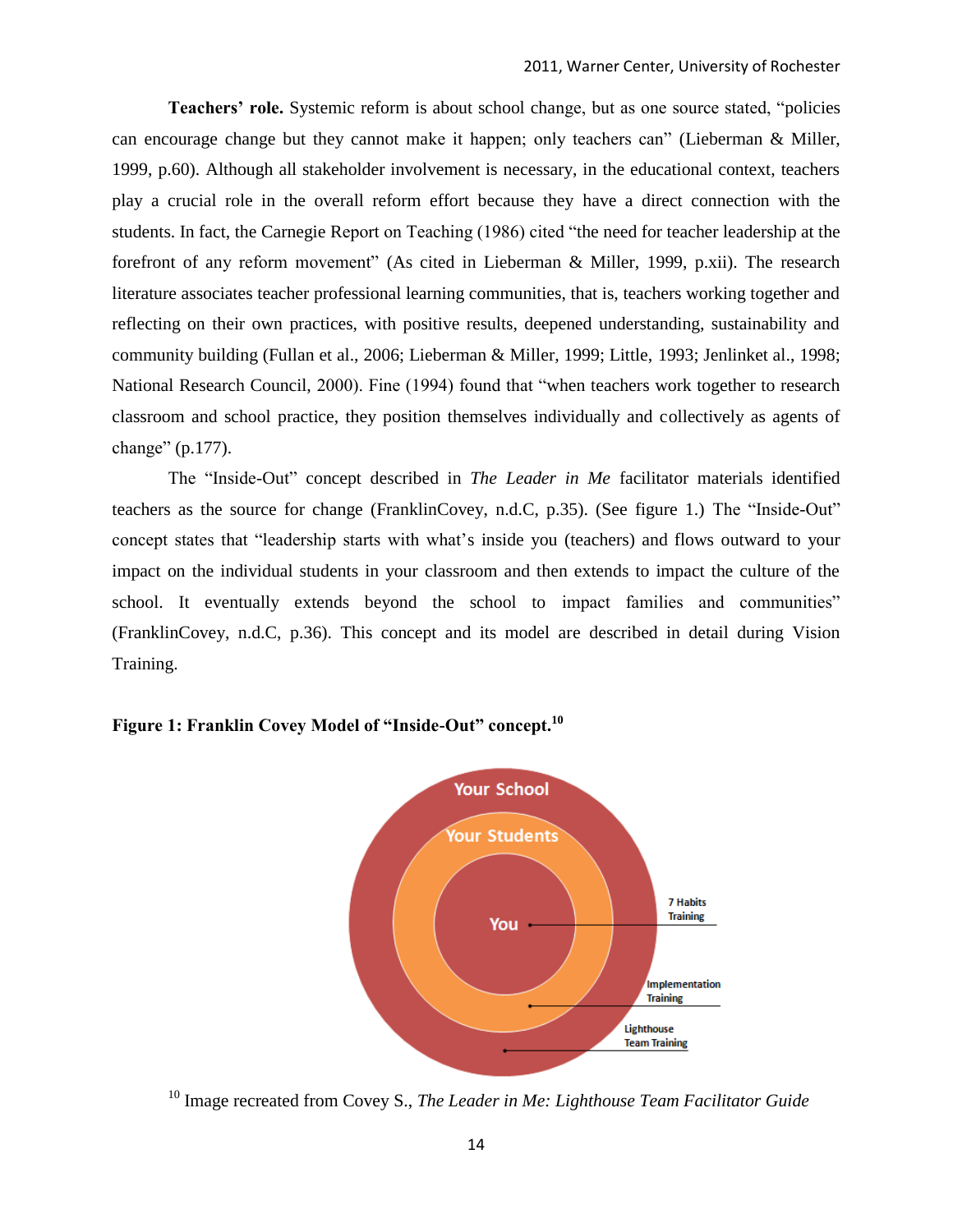FranklinCovey's belief in the importance of teacher collaboration is evidenced in their recently created social media site for teachers, "Teachers' Lounge". Participating teachers are encouraged to connect with each other through open forums and to share lessons (FranklinCovey, 2011d).

**Evaluation.** The systemic reform literature calls for programs to include formal evaluations (Abbott, O'Donnell, Hawkins, Hill, Kosterman, & Catalano, 1998; Friel & Bright, 1997; Jenlink et al., 1998; Little, 1993). Jenlink and colleagues (1998) claim that "continuously evaluating the change process in order to improve it… [is] a critical process for improving all aspects of the systemic change effort" and is also important to aide in the discovery of "new possibilities and problems" (p.230-231). Evaluation tools might include: surveys, reflections, oberservations, written or verbal feedback, and test scores (Abbott et al., 1998; Friel & Bright, 1997; Jenlink et al., 1998).

There is no evidence that *The Leader in Me* process calls for schools to do any formal evaluation. However, in both the *The Leader in Me* book and the *The Leader in Me* website FranklinCovey claims that "based on *The 7 Habits of Highly Effective People®, The Leader in Me* produces transformational results such as higher academic achievement, fewer discipline problems, and increased engagement among teachers and parents…equips students with the self-confidence and skills they need to thrive in the 21st century economy" (FranklinCovey, 2011g).

FranklinCovey has established an opportunity and criteria for schools to join a select group called "Lighthouse Schools." The criteria for being a "Lighthouse School" represents the essence of *The Leader in Me* logic model. Schools must have:

- 1. Lighthouse Team—A Lighthouse team is in place, meets regularly, and oversees schoolwide implementation of the leadership model.
- 2. Leadership Environment—School environment that reinforces the leadership model.
- 3. Integrated Instruction and Curriculum—Teachers are integrating leadership language into instruction and curriculum daily.
- 4. Staff Collaboration—Staff works together effectively to build a culture of leadership in classrooms and throughout the school.
- 5. Student Leadership—Students are provided with meaningful leadership roles and responsibilities.
- 6. Parent Involvement—Parents are involved in activities that support the leadership model and have an understanding of the common language being used at the school.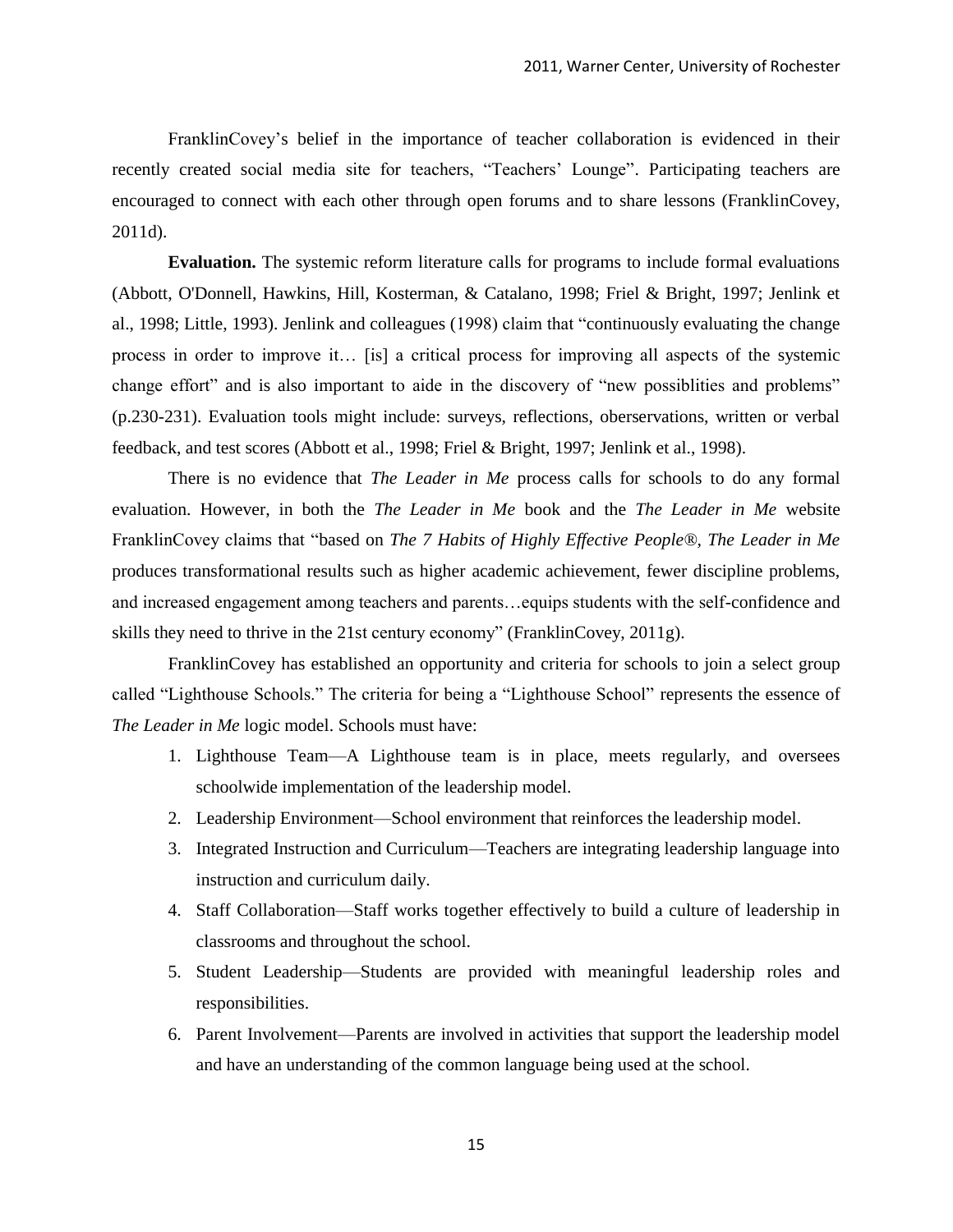- 7. Leadership Events—The school is holding events to share their leadership model with the community and other schools.
- 8. Goal Tracking—A system is in place for setting and tracking goals at the student, classroom, and school wide level.
- 9. Measureable Results—The school is seeing improvements as a result of implementing *The Leader in Me* process. (FranklinCovey, 2011c)

Despite the very detailed criteria for acceptance as a Lighthouse School there is no requirement that the schools' data be scientifically gathered or verified. At the time of this report only 16 of 616 schools have Lighthouse School status (FranklinCovey, 2011e). This low number raises questions about the likelihood of schools achieving the program's claimed results given the parallel between the criteria for Lighthouse status and the program s logic model.

In summary, *The Leader in Me* appears to include many of the key factors distilled from the research literature as requirements for a systemic reform initiative to be effective. The three year process involves a trained facilitator to provide professional development for all stakeholders, emphasizes the importance of understanding the school context before implementation, involves all stakeholders in developing a vision to energize and guide the process, and recognizes that teachers play the central role in bringing about the change. The major missing element is the requirement that there be an evaluation tied to each implementation. This omission seems reflective of the lack of emphasis the company puts on evaluation in general, as evidenced by the lack of research on *the Leader in Me* process as a whole.

#### **Review of Literature for Social and Emotional Learning**

Social and emotional learning is "the process through which people learn to recognize and manage emotions, care about others, make good decisions, behave ethically and responsibly, develop positive relationships, and avoid negative behaviors" (Fredericks, 2003, p.4). It is predicated on the idea that our highest degree of learning comes from challenging and supportive relationships (Weissberg & O'Brien, 2004). Additionally, evidence indicates one may not be able to attain personal and academic success without addressing these core skills, "...learning is possible only after students' social, emotional and physical needs have been met. When those needs are met, students are more likely to succeed in school" (CASEL as cited in Fredericks, 2003, p.4). Communities and various groups are reaffirming the importance of these skills (Cohen, 2006; Elias, et al., 1997; Fredericks, 2003; Top Qualities & Skills Employers Seek, 2003; Norris & Kress, 2000). Multiple surveys and polls continually indicate that parents and employers all prefer social and emotional competencies such as communication, responsibility and problem solving over reading or even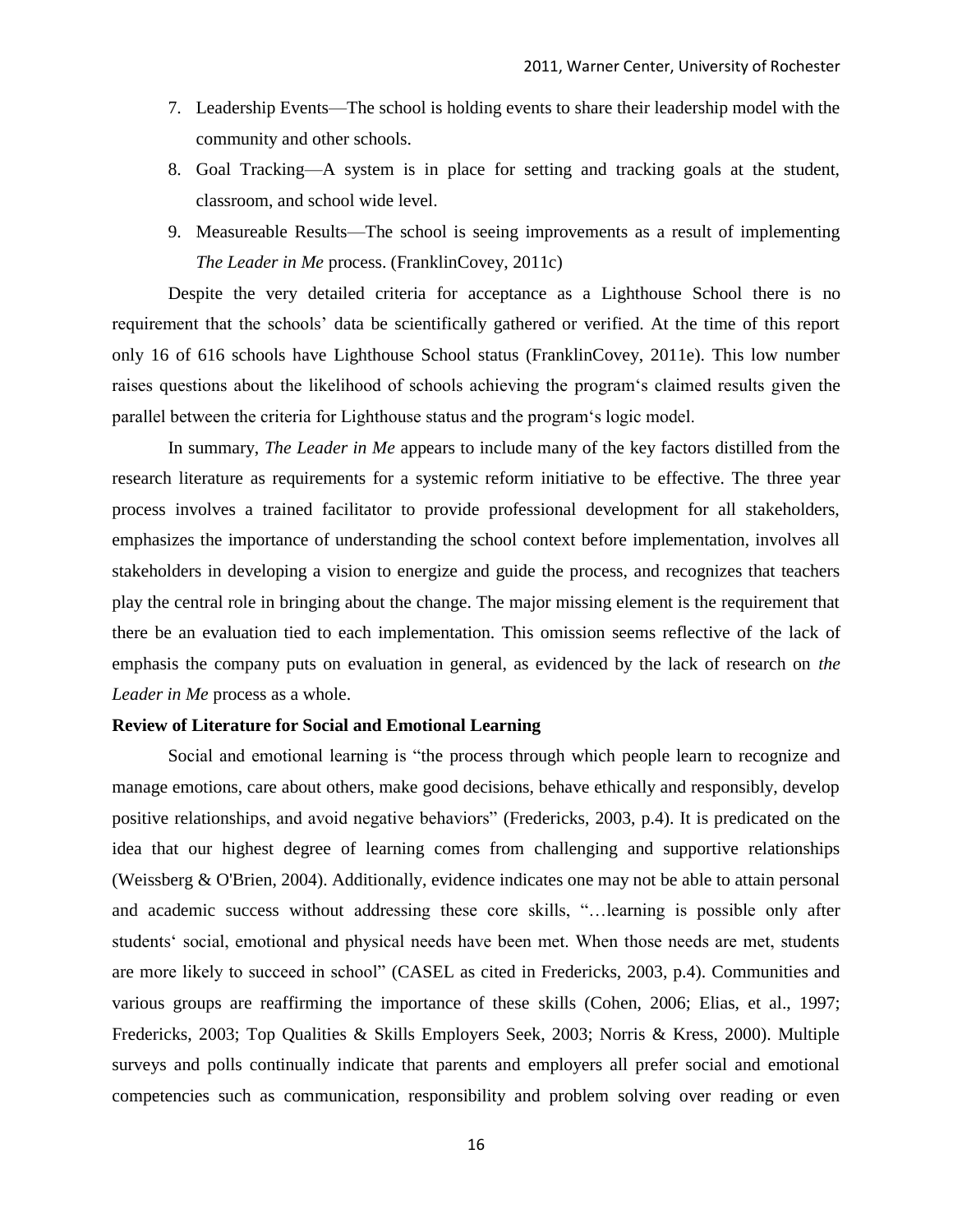attaining a certain grade point average (Cohen, 2006; Elias, et al., 1997; Top Qualities & Skills Employers Seek, 2003; Norris & Kress, 2000).

The term "character education" tends to be used interchangeably with "social and emotional learning." The generalized goal of character education is to "promote a set of values and directive approaches that presumably lead to responsible behavior" (Elias, et al., 1997, p.2). Similar to social and emotional learning, character education teaches values such as caring, honesty, and respect. They differ in the fact that social and emotional learning has a broader lens that includes creating a caring environment and building skills like decision-making, problem solving and other general competencies learned through active learning techniques (Elias, et al., 1997). Despite their differences, a 1999 survey of 600 College Deans, "found that over 90% of respondents supported the need" for these types of programs in Pre-K-12 grade settings (Cohen, 2006, p.226).

Table 2 provides a brief explanation of key targeted competencies of social and emotional learning programs and a comparison to *The Leader in Me* program*.* Each competency and the comparisons are discussed in detail after the table.

| <b>Key Factors</b>                                     | <b>Social and Emotional Learning</b><br>(SEL)                                                                                                                                                                                                          | The Leader in Me (TLIM)                                                                  |
|--------------------------------------------------------|--------------------------------------------------------------------------------------------------------------------------------------------------------------------------------------------------------------------------------------------------------|------------------------------------------------------------------------------------------|
| 1. Self-Awareness <sup>11</sup>                        | Understanding or ability to assess<br>his or her own feelings, interests,<br>strengths or limitations                                                                                                                                                  | Habit 1: Be Proactive; focus on<br>personal choice                                       |
| 2. Self-Management $^{12}$                             | "Accurately assessing one's<br>emotions to handle stress,<br>controlling impulses, and<br>persevering in addressing<br>challenges; expressing emotions<br>appropriately; and setting and<br>monitoring progress toward<br>personal and academic goals" | Habit 2: Beginning with the End<br>in Mind; focus on planning ahead<br>and setting goals |
| 3. Social Awareness <sup>13</sup>                      | Shifting focus from individual to<br>others; "taking perspective of and<br>empathize with others"                                                                                                                                                      | Habit 5: Seek first to understand,<br>and then be understood                             |
| 4. Relationship Skills <sup>14</sup>                   | "Establishing and maintaining<br>healthy and rewarding<br>relationships"                                                                                                                                                                               | Habit 4: Think Win-Win<br>Habit 6: Synergize                                             |
| <b>5. Responsible Decision</b><br>Making <sup>15</sup> | Decisions are "based on<br>consideration of ethical<br>standards, appropriate social<br>norms" while considering<br>consequences                                                                                                                       | Habit 3: First Things First<br>Habit 7: Sharpen the Saw                                  |

|  | Table 2. Key Targeted Competencies of Social and Emotional Learning Programs and a |  |  |  |  |
|--|------------------------------------------------------------------------------------|--|--|--|--|
|  | Comparison to the Targeted Competencies of The Leader in Me Program.               |  |  |  |  |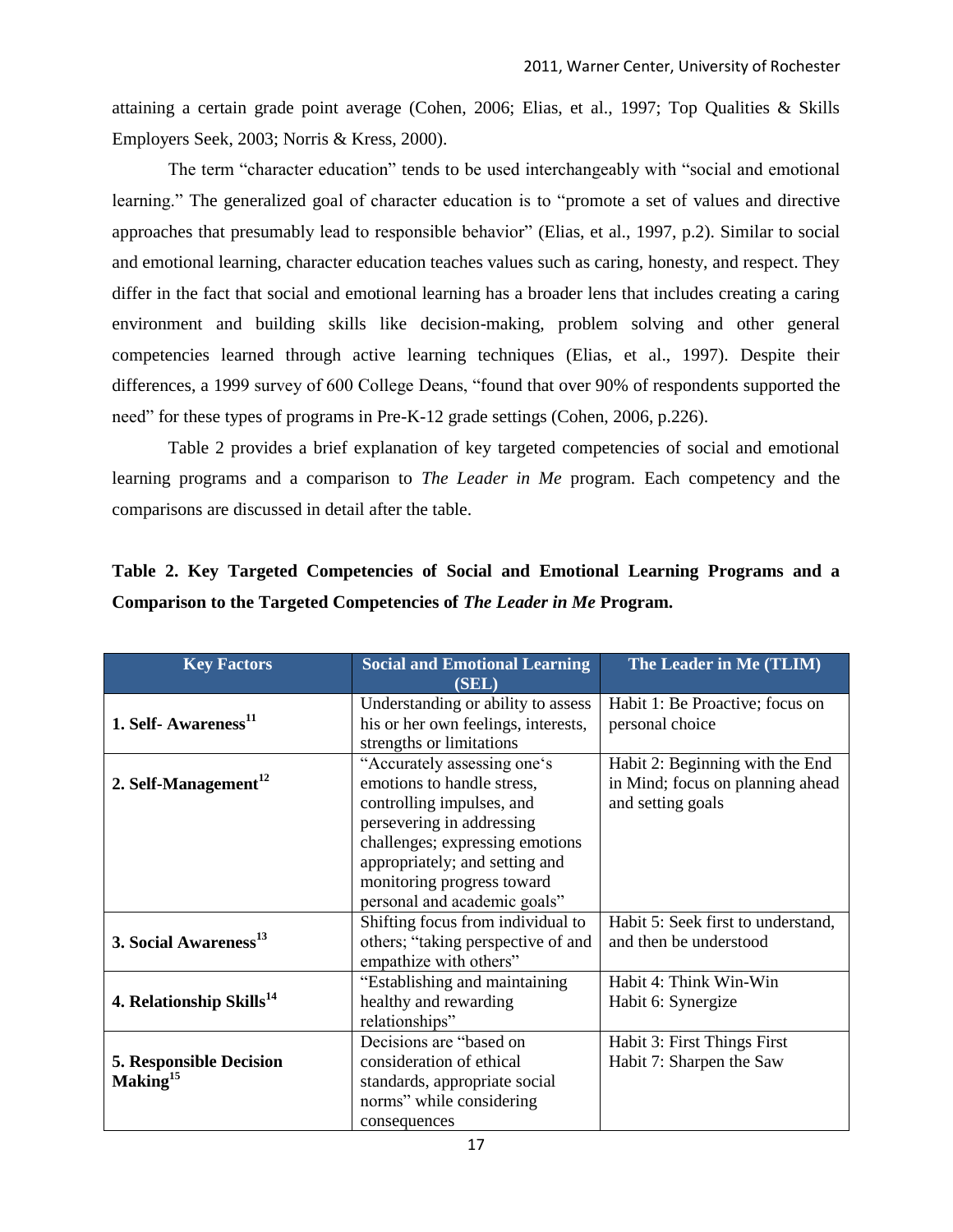<sup>11</sup> SEL: Goleman, 1998; Pasi, 2001; Payton, et al., 2008. TLIM: Covey S. R., 2008

 $12$  SEL: Fredericks, 2003; Payton, et al., 2008, p.4. TLIM: Covey S. R., 2008

<sup>13</sup> SEL: Fredericks, 2003; Payton, et al., 2008, p.4. TLIM: Covey S. R., 2008

<sup>14</sup> SEL: Fredericks, 2003; Payton, et al., 2008, p.4. TLIM: Covey S. R., 2008

<sup>15</sup> SEL: Fredericks, 2003; Payton, et al., 2008, p.4. TLIM: Covey S. R., 2008

The Collaborative for Academic, Social and Emotional Learning (CASEL) promotes social and emotional learning in schools across the country through research and initiatives. The organization was founded in 1994 by Daniel Goleman, author of *Emotional Intelligence,* and Eileen Rockefeller Growald, educator and philanthropist (CASEL, 2006). CASEL identified five core competencies that can be achieved through social and emotional learning. The competencies include the development of self-awareness, self-management, social awareness, relationship skills and responsible decision making (Payton, et al., 2008). According to CASEL, as a result of acquiring these five competencies "... should lead to improved adjustment and academic performance as reflected in more positive social behaviors, fewer conduct problems, less emotional distress, and better grades and achievement test scores" (Payton, et al., 2008, p.5). Fredericks (2003) claims that engaging in schoolwide social and emotional learning "involves altering schools in a very fundamental way, not just instituting small, superficial changes"  $(p.10)$ .

Self-awareness. Self-awareness is one's understanding or ability to assess his or her own feelings, interests, strengths and limitations (Pasi, 2001; Goleman, 1998; Payton, et al., 2008). Selfawareness is important because it helps to heighten consciousness of one's feelings and how they can affect others. "Developing awareness of one's own feelings and behavior is a critical step in development" because it "allows 'hidden' cognitive elements of the problem-solving process to become visible and understandable." (Elias, et al., 1997, p.52-53). Once a student is aware of how s/he is feeling or behaving, the goal is to help him/her recognize emotional triggers so that s/he can act or react most effectively. *The Leader in* Me teaches this skill through Stephen Covey's Habit 1: Be Proactive. This habit focuses on taking responsibility for personal choice regarding one's mood, action or attitudes (Covey S. R., 2008).

Self-management. Self-management is "regulating one's emotions to handle stress, controlling impulses, and persevering in addressing challenges; expressing emotions appropriately; and setting and monitoring progress toward personal and academic goals" (Payton, et al., 2008, p.4).Self-management is literally being able to manage one's self, whether in terms of emotion or personal goals. Goleman (1998) argues that tracking goals or achievements brings out the desire to achieve and even taking on greater challenges once initial goals have been met. He states "self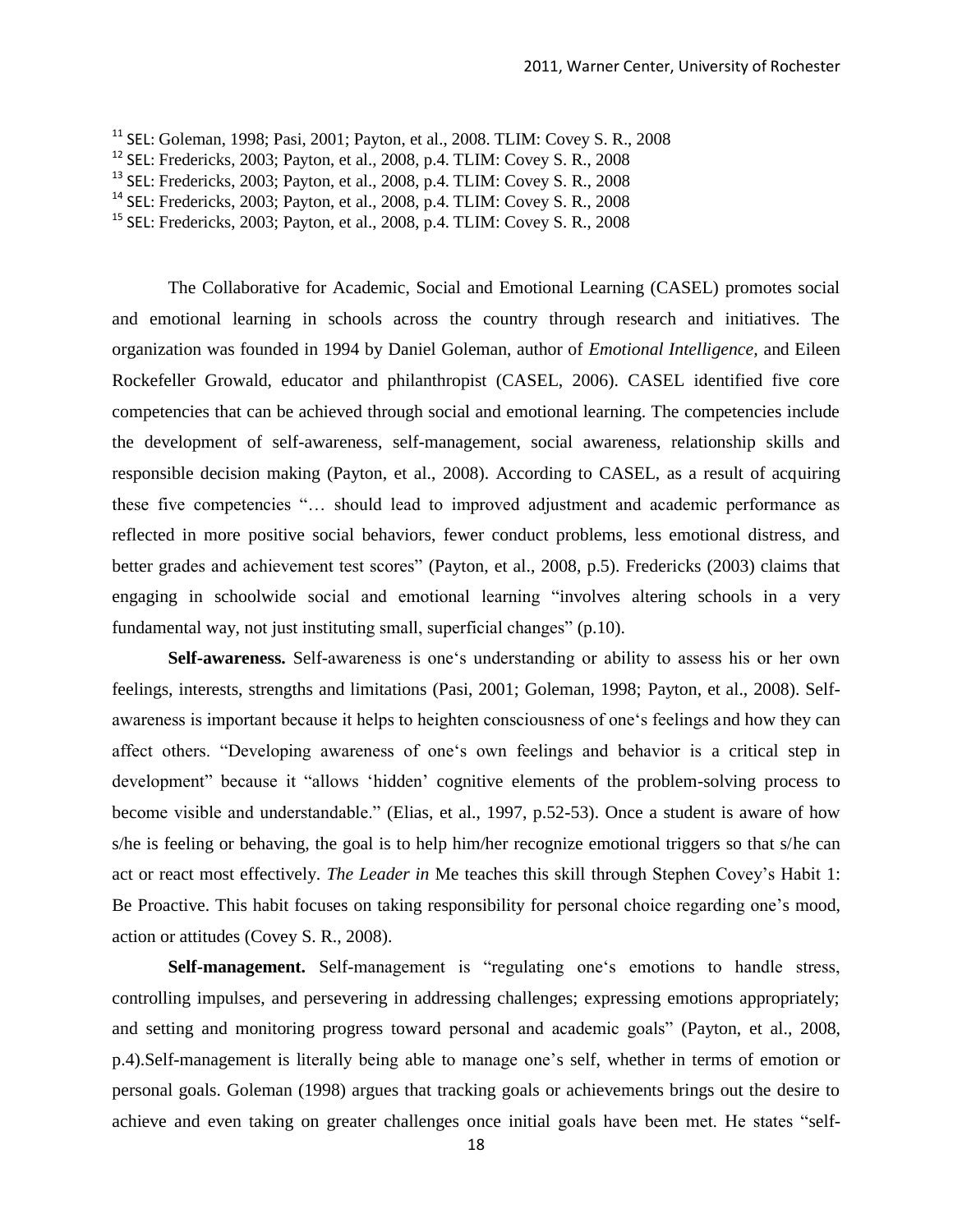control, motivation, and empathy are 'master aptitudes'" that can actually determine how well we use our intellect (As cited in Pasi, 2001, p.2).

*The Leader in* Me includes Covey's Habit 2: Begin With the End in Mind. Individuals are taught to self-manage so they can focus on planning ahead and setting goals (Covey S. R., 2008). Covey (2008) utilizes a tool, a Data Notebook, in which students track their progress on their articulated goals over time.

**Social Awareness.** Social awareness is the ability "to take the perspective of and empathize with others; recognizing and appreciating individual and group similarities and differences...making best use of family, school and community resources" (Payton, et al., 2008, p.4). Empathy is important in the workplace because of the increasing use of teams, globalization and a need to retain talent (Goleman, 1998). *The Leader in Me* adopts Covey's Habit 5: Seek First to Understand, Then to Be Understood (Covey S. R., 2008).

**Relationship skills.** Relationship skills are described as "establishing and maintaining healthy and rewarding relationships based on cooperation; resisting inappropriate social pressure; preventing, managing, and resolving interpersonal conflict; and seeking help when needed" (Payton, et al., 2008, p.4). When students form supportive relationships with one another, it can serve "as a buffer against developing social, emotional, physical, and academic problems" (Elias, et al., 1997, p.45). *The Leader in Me* teaches Covey's Habit 4: Think Win-Win and Habit 6: Synergize, emphasize balancing one's own needs in relation to others, working well as a team, and calling for thinking in terms of "we," not " $\Gamma$ " (Covey S. R., 2008).

**Responsible decision making.** The final key competency fostered in social and emotional learning programs is responsible decision making. More specifically, making "decisions based on consideration of ethical standards, safety concerns, appropriate social norms, respect for others, and likely consequences of various actions; applying decision-making skills to academic and social situations; and contributing to the well-being of one's school and community" (Payton, et al., 2008, p.4). Although some students are naturally better problem solvers than others this competency can be taught in schools (Bransford & Stein, 1984). Determining and Putting First Things First, Habit 3, calls for making decisions in light of goals, expectations and priorities (Covey S. R., 2008).

In summary, through the adoption of the *7 Habits, The Leader in Me* program targets the key competencies defined by social and emotional learning programs.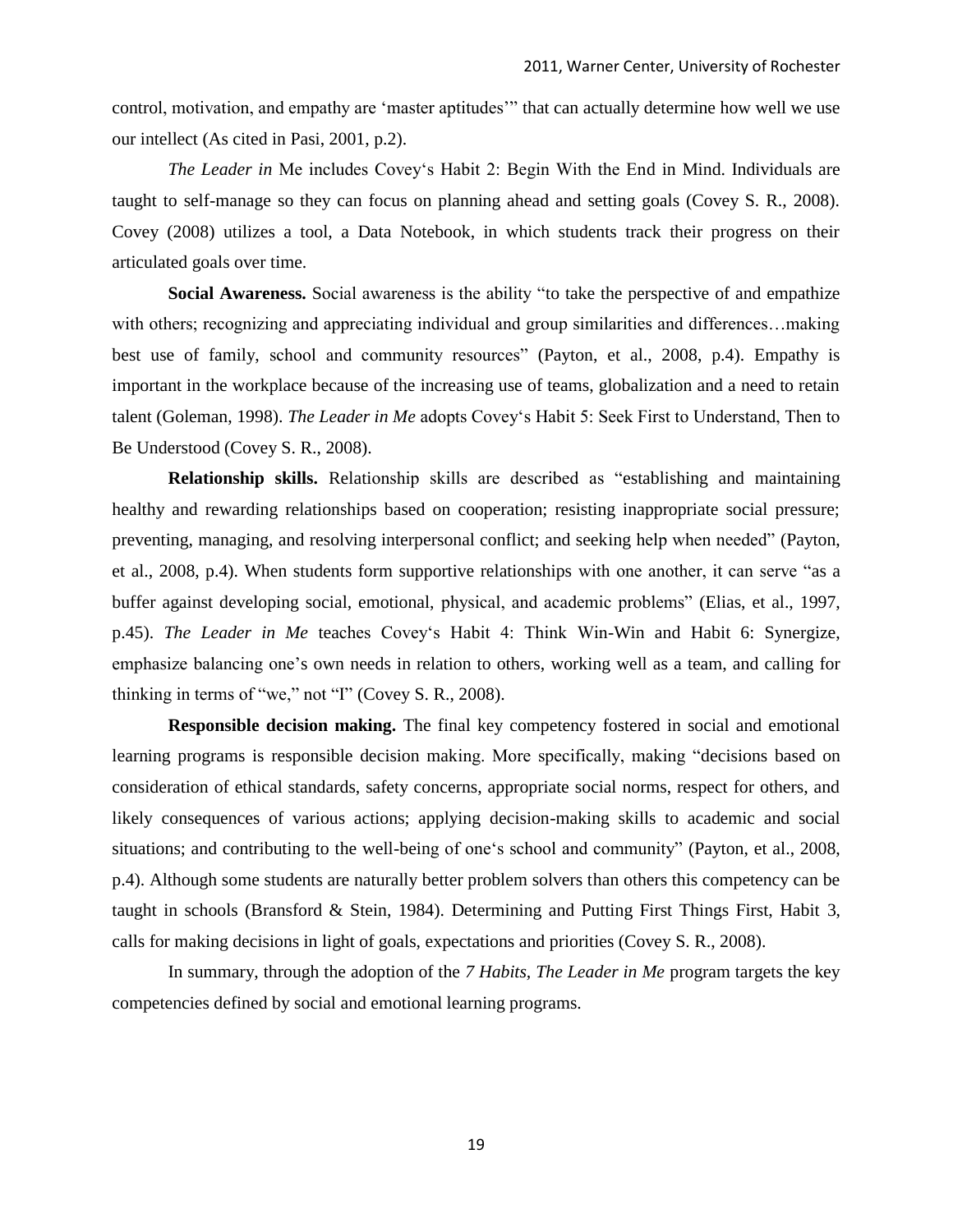#### **Literature Review on the Impact of Social and Emotional Learning Programs**

The research literature on social and emotional learning included studies of programs that were deemed successful. Success was defined as having transformed a school‗s culture. Four types of transformations were identified in the reviewed studies. Table 3 provides a brief description of the types of transformations and compares them to the observations being made by participants in some of *The Leader in Me* schools. A detailed explanation of the transformations and the comparison is provided after the table.

### **Table 3. Types of Transformations That May Result from Social and Emotional Learning and a Comparison to Informal Observations Made by Some of** *The Leader in Me* **Participants**

| <b>Impacts</b>                                   | <b>Social and Emotional Learning</b><br>(SEL)                                                                                                                                             | The Leader in Me (TLIM)                                                                                          |
|--------------------------------------------------|-------------------------------------------------------------------------------------------------------------------------------------------------------------------------------------------|------------------------------------------------------------------------------------------------------------------|
| 1 Social Transformations <sup>16</sup>           | Reduced behavior problems:<br>lowered suspensions, drop outs.<br>Reported reduced aggression and<br>hyperactive behaviors.<br>Demonstrating greater social<br>skills and better attitudes | Decreases in disciplinary issues,<br>increases in self-confidence,<br>teamwork, responsibility,<br>communication |
| 2 Environmental<br>Transformations <sup>17</sup> | Calmer more conducive<br>environment, no additional<br>distractions in classroom                                                                                                          | Improved school culture                                                                                          |
| 3 Academic Transformations <sup>18</sup>         | Improved student achievement<br>11-17 percentile points                                                                                                                                   | Increased academic performance                                                                                   |

<sup>16</sup> SEL: CASEL, 2006; Zins, Weissberg, Wang, & Walberg, 2004. TLIM: Covey S. R., 2008; FranklinCovey, 2011f

<sup>17</sup> SEL: Sparks, 2011; Covey S. R., 2008. TLIM: FranklinCovey, 2011f

<sup>18</sup> SEL: Payton, et al., 2008. TLIM: Covey S. R., 2008; FranklinCovey, 2011f

**Social Transformations.** Several schools and larger scale studies have shown cultural transformations by showing social, environmental and academic transformations (CASEL, 2006; Durlak, Weissberg, Dymnicki, Taylor, & Schellinger, 2011; Elias, et al., 1997; Kress, Norris, Schoenholz, Elias, & Seigle, 2004; Norris & Kress, 2000; Payton, et al., 2008; Rogers, 2003; Sparks, 2011; Weissberg & O'Brien, 2004; Zins, Weissberg, Wang, & Walberg, 2004). Social transformations are indicated by behavior changes, such as reduced behavior problems as demonstrated by fewer suspensions and expulsions and fewer students dropping out or skipping class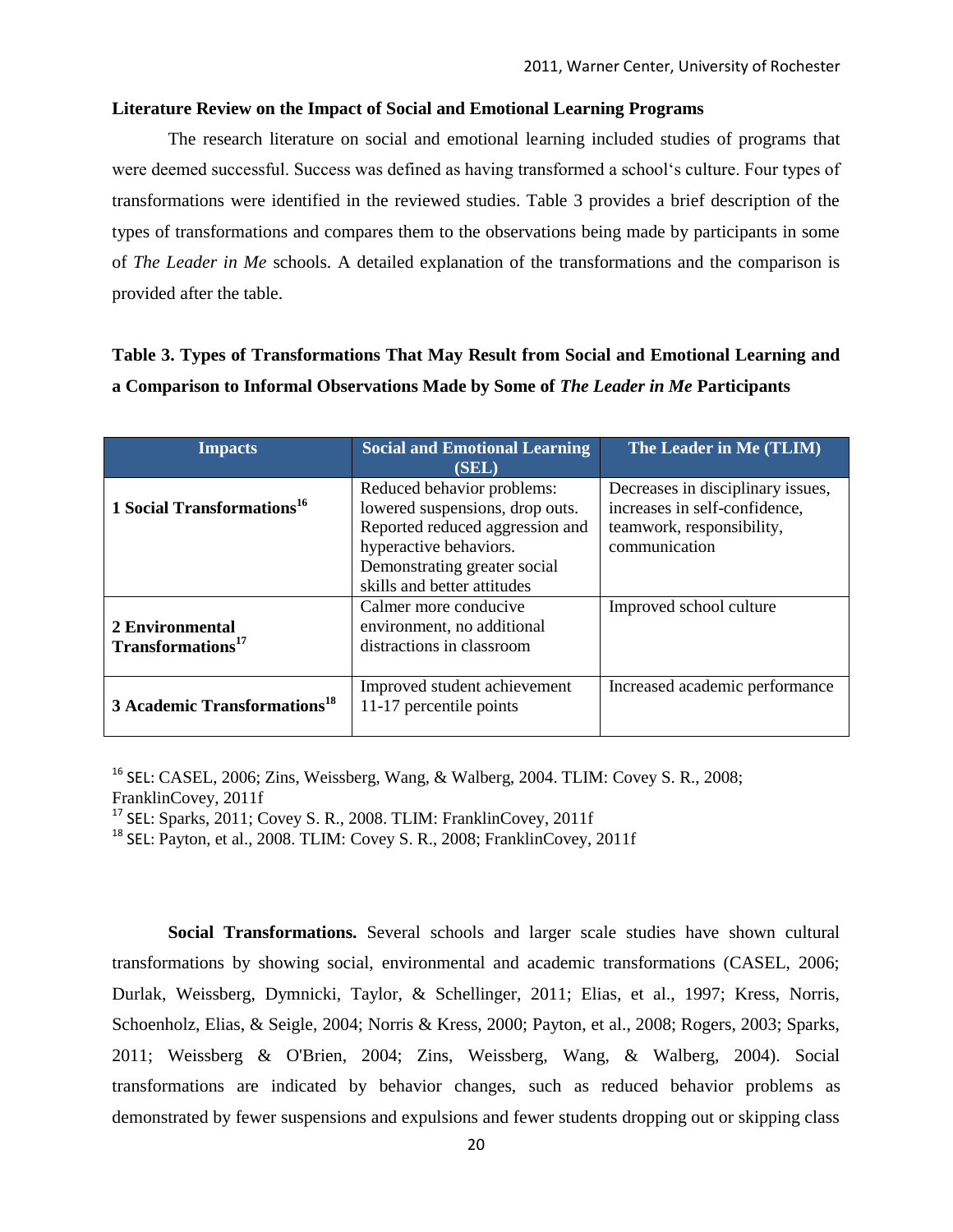(CASEL, 2006; Payton, et al., 2008; Weissberg & O'Brien, 2004; Zins, Weissberg, Wang, & Walberg, 2004). The Promoting Alternative Thinking Strategies (PATHS) program reported that students who participated in their program exhibited reduced aggressive and hyperactive behaviors, followed the rules better, and expressed their emotions more appropriately (Payton, et al., 2008; Weissberg & O'Brien, 2004). Some studies (Payton, et al., 2008; Sparks, 2011) found students who participated in social and emotional learning programs demonstrating improved social skills, better attitudes and more frequent displays of positive behavior, even in high pressure situations (Payton, et al., 2008; Sparks, 2011).

**Environmental transformations.** Environmental transformations resulted from social transformations. Once students' aggression was lowered and they learned to control their emotions, a calmer more learning conducive environment was created. In the classroom, students were more likely to pay attention when they weren't distracted by others acting out (Sparks, 2011). It addition, the brain, which responds to the "entire sensory context in which teaching or communication occurs" (Nummerla Caine & Caine, 1990, p.67), responds to a positive environment and "inhibits negative feelings… (and) offers the body a general rest, as well as readiness and enthusiasm for whatever task is at hand and for striving toward a great variety of goals" (Goleman, 1995, p.6-7).

**Academic transformations.** CASEL conducted a meta-analysis of several studies and found that successful social and emotional education in grades K-8 improved student achievement test scores by 11 to 17 percentile points (Payton, et al., 2008). Several other studies (Weissberg  $\&$ O'Brien, 2004; Elias & Leverett, 2011) suggested academic success was an outcome of social and emotional learning but did not present any data.

*The Leader in Me* webpage, "What are the Results?" reports "increases in students' selfconfidence, teamwork, initiative, responsibility, creativity, self-direction, leadership, problem solving, communication," as well as additional student behavior changes observed by members of the school community (FranklinCovey, 2011f). For example:

- $\bullet$  A Florida school reported that "discipline referrals dropped from 225 to 74 in just over a year after implementing *The Leader in Me"* (FranklinCovey, 2011f);
- An Illinois school reported that "The number of parents attending PTA meetings more than doubled, as did parent attendance at monthly Parent-Child activity sessions" (FranklinCovey, 2011f); and finally,
- At A. B. Combs, the first school to implement *The Leader in Me*, it was reported that "the percentage of students passing end-of-grade tests jumped from 84 to 94 percent in two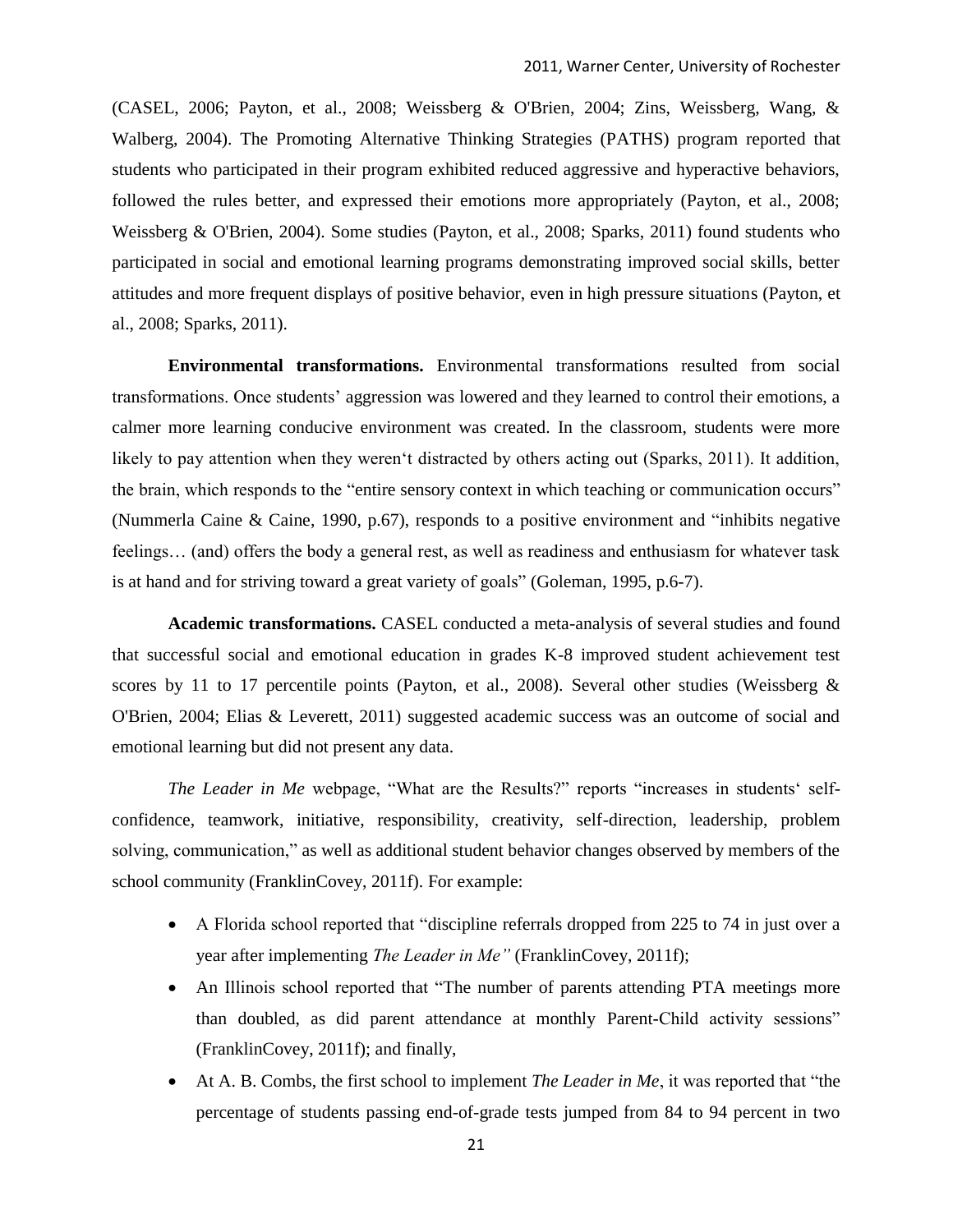years. A.B. Combs has since maintained elevated scores for a steady decade, peaking at 97 percent. Scores dropped when the state test changed, but the drop was far less than the district average" (FranklinCovey, 2011f).

Though these claims resonate with the findings from research on the impact of social and emotional learning programs it is important to note that…more documentation or the implementation of systematic research is needed before such claims can be accepted.

In light of the lack of rigorous research on *The Leader in Me* it is important to note that more social and emotional learning programs fail than succeed. In 2010, the Institute of Educational Sciences "found that seven of the nation's most common character education programs failed to yield significant social or academic improvements" (Sparks, 2011, p.8). Zins and colleagues (2004) review of the research found that only 14% of 80 nationally available classroom programs provided evidence of effectiveness (Zins, Weissberg, Wang, & Walberg, 2004).

CASEL reported that in their universal review of 180 school based studies involving 277,977 students, programs that were implemented by someone other than their teachers had lower results (Payton et al., 2008). In addition, programs described as "single shot" by addressing one issue at a time, like substance abuse, have been linked to increases in the undesired behaviors (Elias et al., 1997). Most other failures seem to occur during the implementation stage.

If program organization and coordination is not present, the students receive mixed messages. One study concluded that in schools that were not unified, either in the vision, or in overall environment, a social and emotional program was "likely to be rejected in the same way that, during a transplant process, the body will reject a healthy organ that it deems foreign" (Elias  $&$  Leverett, 2011, p. 30). The CASEL study reported schools with implementation problems could achieve positive results, but in fewer categories than those without, and often the schools do not have the lasting desired effects (Payton, et al., 2008).

As a result of their extensive review of social and emotional learning studies CASEL identified guidelines for effective social and emotional learning programs which state that effective SEL programming has the following characteristics:

- 1. Grounded in theory and research
- 2. Teaches children to apply social and emotional learning skills and ethical values in daily life
- 3. Builds connection to school through caring, engaging classroom and school practices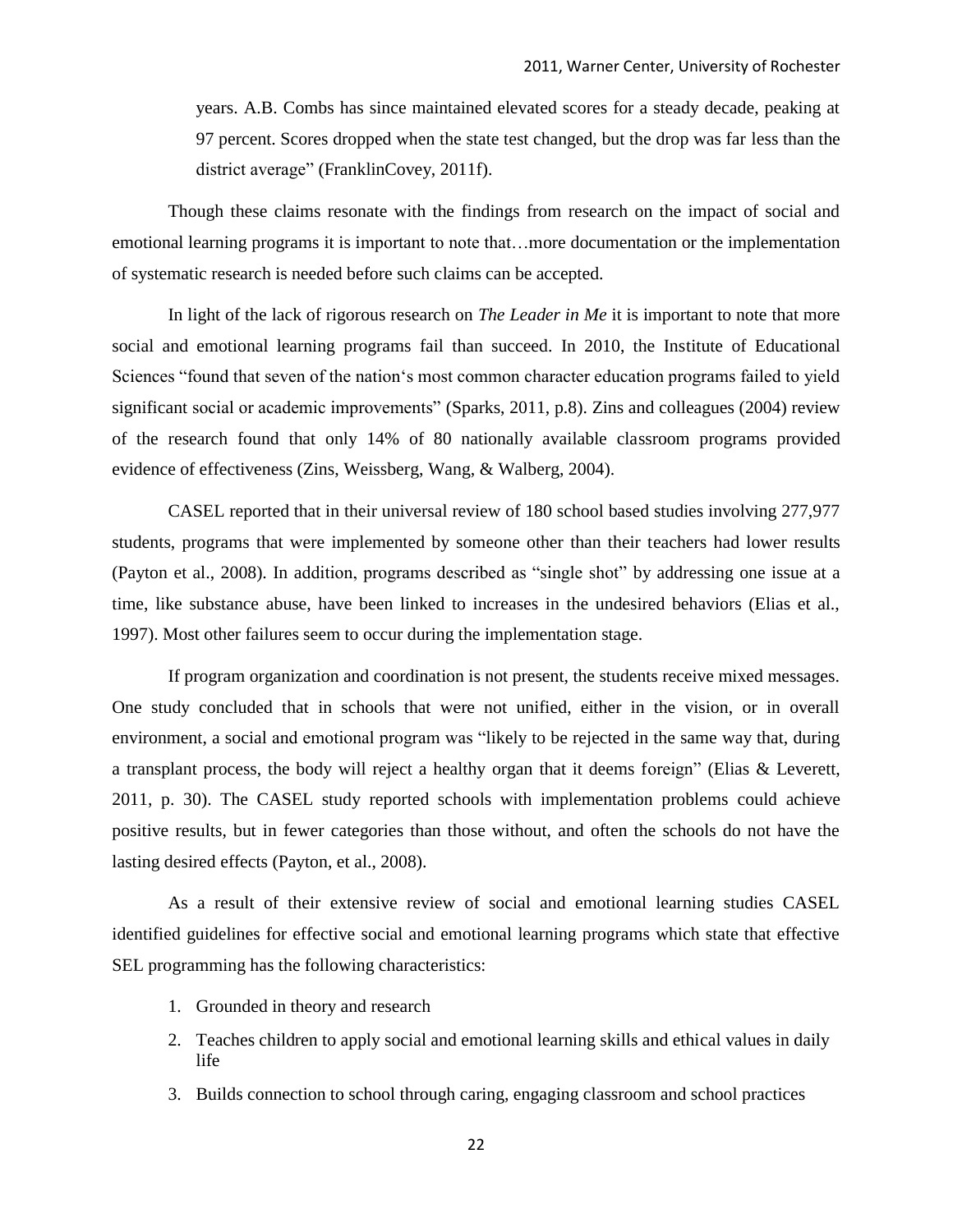- 4. Provides developmentally and culturally appropriate instruction
- 5. Helps schools coordinate and unify programs that are often fragmented
- 6. Enhances school performance by addressing the affective and social dimensions of academic learning
- 7. Involves families and communities as partners
- 8. Establishes organizational supports and policies that foster success
- 9. Provides high-quality staff development and support
- 10. Incorporates continuing evaluation and improvement (CASEL*,* 2003, p.16)

Using only the available literature about *The Leader in Me* program, without the benefit of research on the actual implementation of the program, it is impossible to determine the extent to which the program follows the CASEL guidelines. It is clear from the literature that the program's goal is to "teach children to apply social and emotional learning skills and ethical values in daily life" and to "involve of families and communities as partners" (CASEL, 2003, p.16). Furthermore, the existence of and the actual content in the facilitator guides demonstrate FranklinCovey's desire to "provide high-quality staff development and support" (CASEL, 2003, p.16). The extent to which the remaining eight guidelines are followed can only be determined through systemic research of the implementation process both FranklinCovey's implementation of *The Leader in Me* process, including professional development training, the support provided by FranklinCovey, and schools' progress as they navigate through execution of *The Leader in Me* program.

In summary, using data drawn from the available *The Leader in Me* documents, most notably Covey‗s (2008) book, *The Leader in Me,* and FranklinCovey‗s *The Leader in Me* Facilitators Guides, the documents suggest that the program incorporates many of the key elements studies have identified as necessary for systemic reform (Abbott et al., 1998; Anderson et al., 2003; Carr-Chellman, 1998; Friel & Bright, 1997; Fullan et al., 2006; Jenlink et al., 1998; Lieberman & Miller, 1999; Little, 1993; Pasi, 2001) (See Table 1). The content of *The Leader in Me* resonates with the qualities and characteristics of social and emotional learning programs identified in the reviewed research literature (Fredericks, 2003; Goleman, 1998; Pasi, 2001; Payton, et al., 2008) (See Table 2). Although the lack of scientific data makes it impossible to confirm or attribute outcomes to *The Leader in Me* program, observations offered by some program participants mirror some of the outcomes identified by researchers of effective social and emotional learning programs (CASEL, 2006; Durlak, Weissberg, Dymnicki, Taylor, & Schellinger, 2011; Elias, et al., 1997; Kress, Norris, Schoenholz, Elias, & Seigle, 2004; Norris & Kress, 2000; Payton, et al., 2008; Rogers, 2003; Sparks, 2011; Weissberg & O'Brien, 2004; Zins, Weissberg, Wang, & Walberg, 2004) (See Table 3).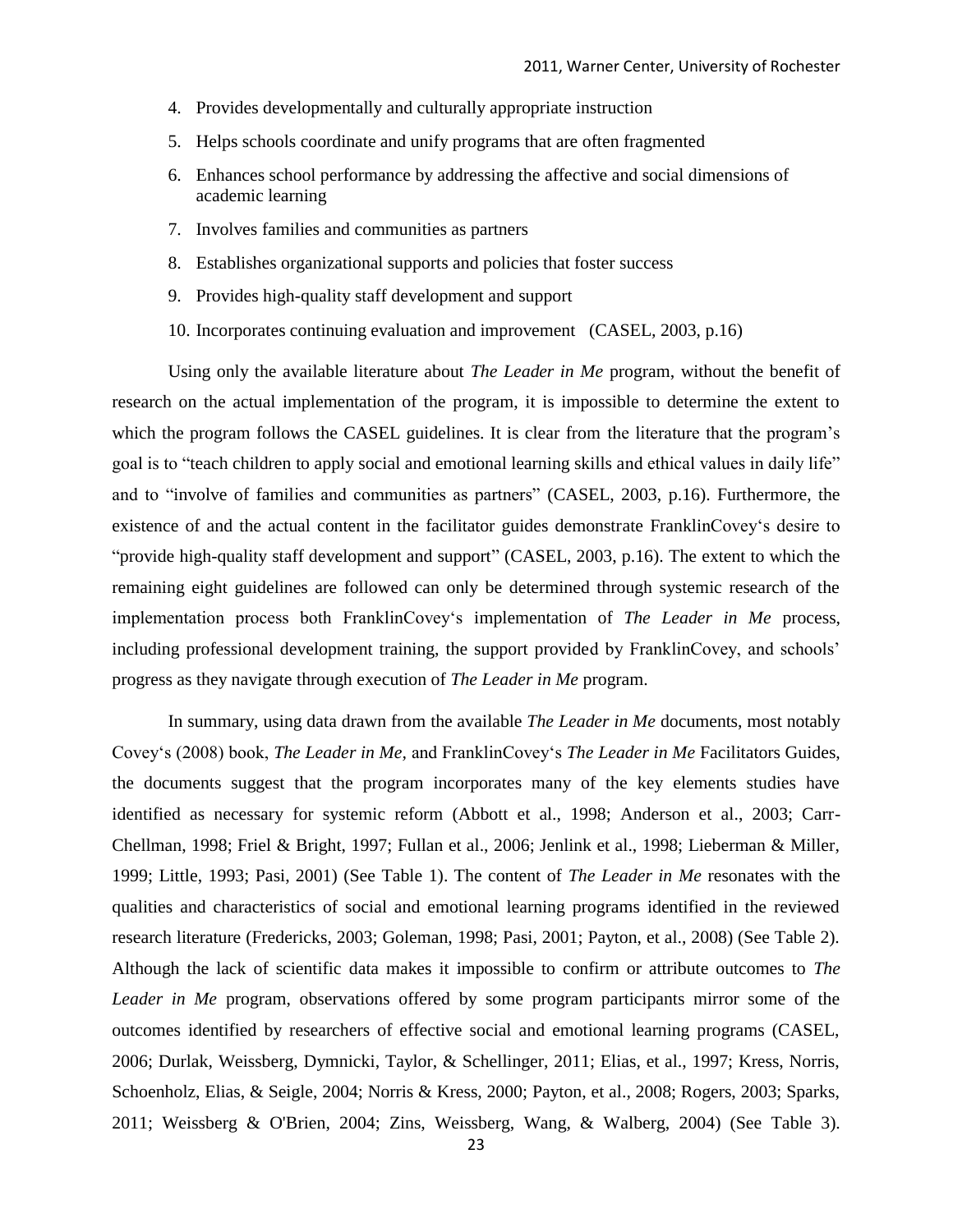However, it is not possible to determine the extent to which the program aspires to or actually follows CASEL‗s highly regarded guidelines for the implementation of social and emotional learning programs.

#### **Conclusion**

In light of the congruence found between the key elements of systemic reform identified in the reviewed research literature and the design and rationale provided in the literature for *The Leader in Me* it is reasonable to make the inference that if *The Leader in Me* program is implemented with fidelity it could result in systemic reform. The qualifier here, "with fidelity," is crucial given that researchers have found very few effective systemic reform programs.

The close resemblance between the nature and goals of *The Leader in Me* program and those of effective social and emotional learning programs described in the reviewed research literature also indicate that it is reasonable to make the inference that if implemented well the program has the potential to transform school culture. Further, given that the goal to develop leaders and the specific contents of the *7 Habits* are quite similar to the successful programs identified in the reviewed research it is also reasonable to make the inference that the transformation may include changes in student behavior and increased student achievement.

All of these conclusions are theoretical as they are based only on the similarities between the available literature on *The Leader in Me* and the research literature on other programs, not on the actual implementation of *The Leader in Me*. The results of this literature review point to two distinct but related recommendations for FranklinCovey. One, to ensure the highest quality design for *The Leader in Me* program, FranklinCovey should examine the extensive literature in the areas of systemic reform and social and emotional learning and use it to challenge and refine *The Leader in Me* program. Two, in order to make any claims about the actual impact of *The Leader in Me*  program, FranklinCovey and participating schools must engage in intensive research of the implementation of the program. It will be important to systematically study changes in school context data during and after implementation, how the implementation is carried out, and how it is experienced by the participants. These studies could be designed using the highly regarded CASEL guidelines for implementation of social and emotional learning programs as the research questions while simultaneously allowing for additional factors to emerge. Acting on the two recommendations can provide FranklinCovey with information necessary to provide the highest quality support to schools implementing *The Leader in Me*.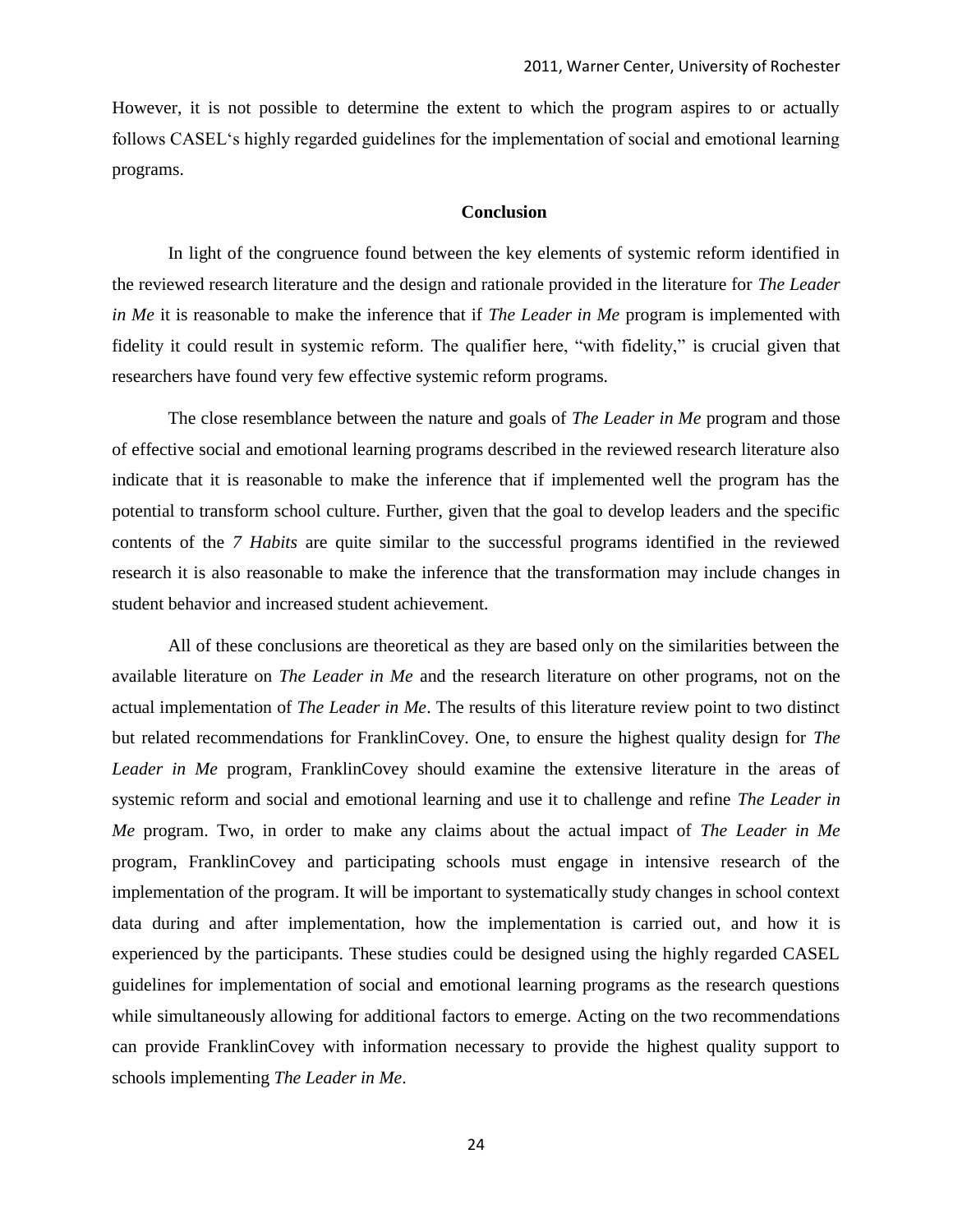#### **References**

- Abbott, R., O'Donnell, J., Hawkins, J. D., Hill, K. G., Kosterman, R., & Catalano, R. F. (1998). Changing Teaching Practices to Promote Achievement and Bonding to School. *American Journal of Orthopsychiatry*, 68(4), 542-552.
- Anderson, B. T., Brown, C., & Lopez-Ferrao, J. (2003). Systemic Reform: Good Educational Practice with Positive Impacts and Unresolved Problems and Issues. *Review of Policy Research*, 20(4), 617-628.
- Bransford, J. D., & Stein, B. S. (1984). *The Ideal Problem Solver.* New York: W.H. Freeman and Company.
- Carr-Chellman, A. A. (1998). Systemic Change: Critically Reviewing the Literature. *Educational Research and Evaluation*, 4(4), 369-394.
- Cohen, J. (2006). Social, Emotional, Ethical, and Academic Education: Creating a Climate for Learning, Participation in Democracy, and Well-Being. *Harvard Educational Review*, 76(2), 201-228.
- Collaborative for Academic, Social, and Emotional Learning (CASEL). (2003). *Safe and Sound: An Educational Leader's Guide to Evidence-Based Social and Emotional Learning (SEL) Programs.* Chicago, IL: Author.
- Covey, S. R. (2008). *The Leader in Me.* New York, NY: Free Press.
- Durlak, J. A., Taylor, R. D., Kawashima, K., Pachan, M. K., DuPre, E. P., Celio, C. I., et al. (2007). Effects of Positive Youth Development Programs on School, Family, and Community Systems. *American Journal of Community Psychology*, 39(3-4), 269-286.
- Durlak, J. A., Weissberg, R. P., Dymnicki, A. B., Taylor, R. D., & Schellinger, K. B. (2011). The Impact of Enhancing Students' Social and Emotional Learning: A Meta-Analysis of School-Based Universal Interventions. *Child Development*, 82(1), 405-432.
- Elias, M. J., & Leverett, L. (2011). Consultation to Urban Schools for Improvements in Academics and Behavior: No Alibis. No Excuses. No Exceptions. *Journal of Education and Psychological Consultation*, 21(1), 28-45.
- Elias, M. J., Zins, J. E., Weissberg, R. P., Frey, K. S., Greenberg, M. T., Haynes, N. M., Kessler, R., Schwab-Stone, M. E., & Shriver, T. P. (1997). *Promoting Social and Emotional Learning:*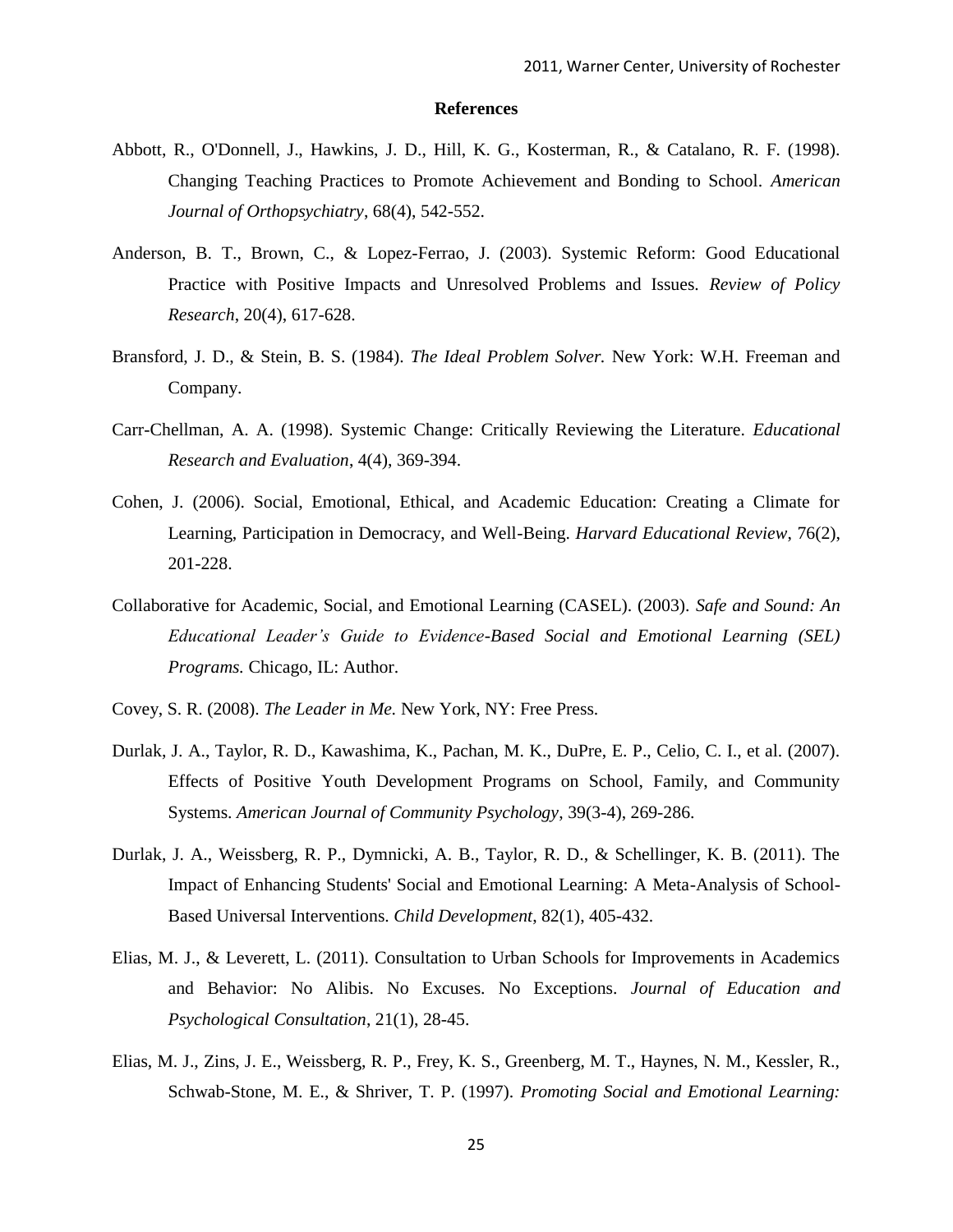*Guidelines for Educators*. Alexandria, VA: Association for Supervision and Curriculum Development.

- Fine, M. (1994). *Chartering Urban School Reform.* New York: Teachers College Press.
- FranklinCovey, (n.d.A). *The Leader in Me: Implementation Training Facilitator Guide.*  FranklinCovey.
- FranklinCovey, (n.d.B). *The Leader in Me: Lighthouse Team Training Facilitator Guide.*  FranklinCovey.
- FranklinCovey, (n.d.C). *The Leader in Me: Vision Training Facilitator Guide*. FranklinCovey.
- FranklinCovey, (2011a). *How Do School Implement The Leader in Me?* Retrieved July 18, 2011, from The Leader in Me: http://www.theleaderinme.org/
- FranklinCovey, (2011b). *How is it Different?* Retrieved July 10, 2011, from The Leader in Me: http://www.theleaderinme.org/how-is-it-different/
- FranklinCovey, (2011c) *Lighthouse School Criteria.* Retrieved July 30, 2011, from The Leader in Me: http://www.theleaderinme.org/uploads/Documents/EDU080626\_TLIM\_Lighthouse\_Criteria  $[V1.1.3]$ .pdf
- FranklinCovey, (2011d). *Teachers Lounge*. Retrieved July 10, 2011, from The Leader in Me: http://teachers.theleaderinme.org/login
- FranklinCovey, (2011e). *The Leader in Me.* Retrieved July 10, 2011, from The Leader in Me: http://www.theleaderinme.org/
- FranklinCovey, (2011f). *What Are the Results*. Retrieved July 10, 2011, from The Leader in Me: http://www.theleaderinme.org/what-are-the-results/
- FranklinCovey. (2011g). *What is The Leader in Me?* Retrieved July 18, 2011, from The Leader in Me: http://www.theleaderinme.org/what-is-the-leader-in-me/
- Fredericks, Linda*.* (2003)*. Making the Case for Social and Emotional Learning and Service Learning.* An ECS *Issue Paper* for the partnership of *Collaborative* for Academic, Social and Emotional Learning (CASEL), Education Commission of the States National Center for Learning and Citizenship (NCLC), and Laboratory for Student Success (LSS).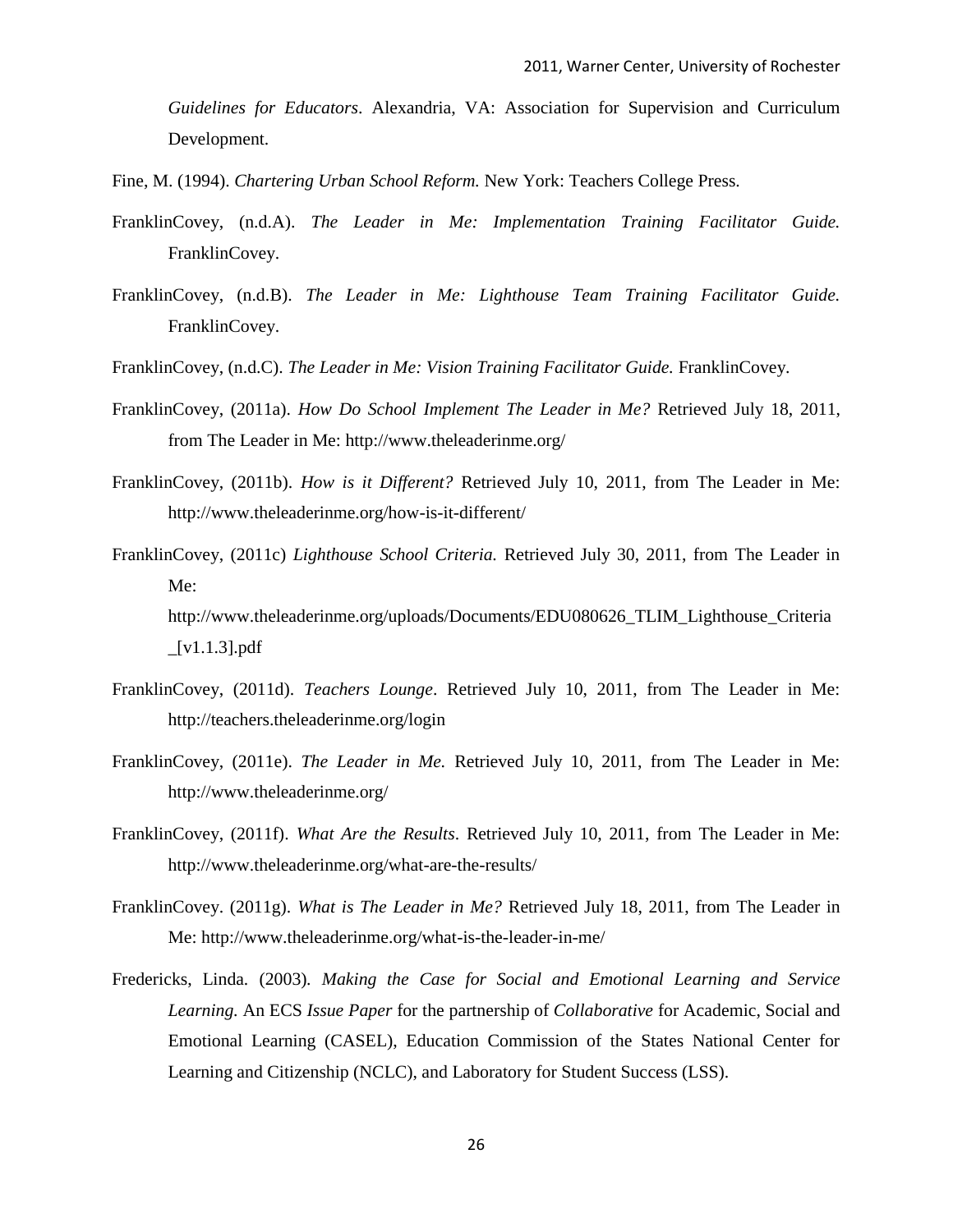- Friel, S. N., & Bright, G. W. (1997). *Reflecting on Our Work: NSF Teacher Enhancement in K-6 Mathematics.* Lanham: University Press of America.
- Fullan, M. (2003). *The Moral Imperative of School Leadership.* Thousand Oaks: Corwin Press.
- Fullan, M., Hill, P., & Crevola, C. (2006). *Breakthrough.* Thousand Oaks: Corwin Press.

Goleman, D. (1995). *Emotional Intelligence.* New York: Bantam Books.

- Goleman, D. (1998). What Makes a Leader? *Harvard Business Review*, reprint, 2-11.
- Jenlink, P. M., Reigeluth, C. M., Carr, A. A., & Nelson, L. M. (1998). Guidelines for Facilitating Systemic Change in School Districts. *Systems Research and Behavioral Science*, 15, 217- 233.
- Kress, J. S., Norris, J. A., Schoenholz, D. A., Elias, M. J., & Seigle, P. (2004). Bringing Together Educational Standards and Social and Emotional Learning: Making the Case for Educators. *American Journal of Education*, 111(1), 68-89.
- Lieberman, A., & Miller, L. (1999). *Teachers-Transforming Their World and Their Work.*  Alexandria: Teachers College Press.
- Little, J. W. (1993). Teachers' Professional Development in a Climate of Educational Reform. *Educational Evaluation and Policy Analysis*, 15(2), 129-151.
- National Research Council. (2000). *How People Learn.* Washington, D.C.: National Academy Press.
- Norris, J. A., & Kress, J. S. (2000). Reframing the Standards vs. Social and Emotional Learning Debate: A Case Study. *The Fourth R*, 91, 7-10.
- Nummerla Caine, R., & Caine, G. (1990). Understanding a Brain-Based Approach to Learning and Teaching. *Educational Leadership*, 48(2), 66-70.
- Pasi, R. J. (2001). *Higher Expectations: Promoting Social and Emotional Learning and Academic Achievement in Your School.* Reston, VA: National Association of Secondary School Principals.
- Payton, J., Weissberg, R.P., Durlak, J.A., Dymnicki, A.B., Taylor, R.D., Schellinger, K.B., & Pachan, M. (2008). *The positive impact of social and emotional learning for kindergarten to eighth-grade students: Findings from three scientific reviews.* Chicago, IL: Collaborative for Academic, Social, and Emotional Learning. Retrieved March 12, 2011, from Lucile Packard Foundation for Children's Health http://www.lpfch.org/sel/PackardES-REV.pdf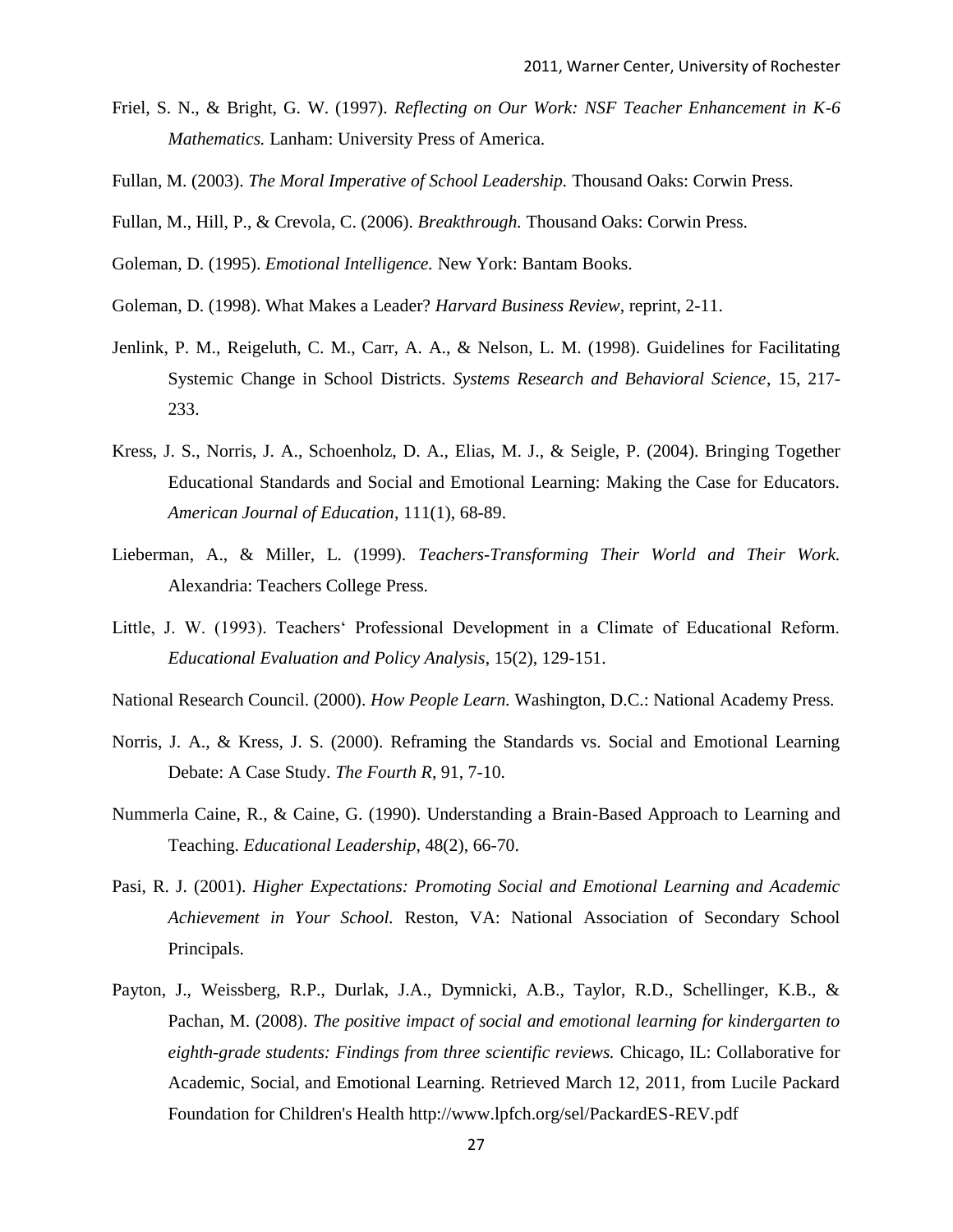Rogers, E. M. (2003). *Diffusion of Innovations.* New York: The Free Press.

- Sparks, S. D. (2011). Study Finds Academic Payoffs in Teaching Students Social Skills. *Education Week*, 30(20), 8.
- *Top Qualities & Skills Employers Seek.* (2003). Retrieved March 14, 2011, from Marquette University: http://www.marquette.edu/csc/documents/Topskillsemployersseek.pdf
- *The Condition of Education 2010.* (2010, May). Retrieved March 16, 2011, from U.S. Department of Education and National Center for Education Statistics: http://nces.ed.gov/pubs2010/2010028.pdf
- Weissberg, R. P., & O'Brien, M. U. (2004). What Works in School-Based Social and Emotional Learning Programs for Positive Youth Development. *Annals of the American Academy of Political and Social Science*, 591(1), 86-97.
- Zins, J. E., Weissberg, R. P., Wang, M. C., & Walberg, H. J. (2004). *Building Academic Success on Social and Emotional Learning: What Does the Research Say.* New York: Teachers College.

#### *Additional Sources Used to Inform this Report*

- Diebold, C., Miller, G., Gensheimer, L., Mondschein, E., & Ohmart, H. (2000). Building an Intervention: A theoretical and Practical Infrastructure for Planning, Implementing, and Evaluating a Metropolitan-Wide School-To-Career Initiative. *Journal of Educational and Psychological Consultation*, 11(1), 147-172.
- Elias, M. J., Zins, J. E., Graczyk, P. A., & Weissberg, R. P. (2003). Implementation, Sustainability, and Scaling Up of Social-Emotional and Academic Innovations in Public School. *School of Psychology Review*, 32(3), 303-319.
- Initial Impact of the Fast Track Prevention Trial for Conduct Problems: II. Classroom Effects. (1999). *Journal of Consulting and Clinical Psychology*, 67(5), 648-657.
- Mintzberg, H. (1990). The Manager's Job: Folklore and Fact. *Harvard Business Review*, 86(2), 163- 176.
- Novick, B., Kress, J. S., & Elias, M. J. (2002). *Building Learning Communities with Character: How to Integrate Academic, Social, and Emotional Learning.* Alexandria, VA: Association for Supervision and Curriculum Development.